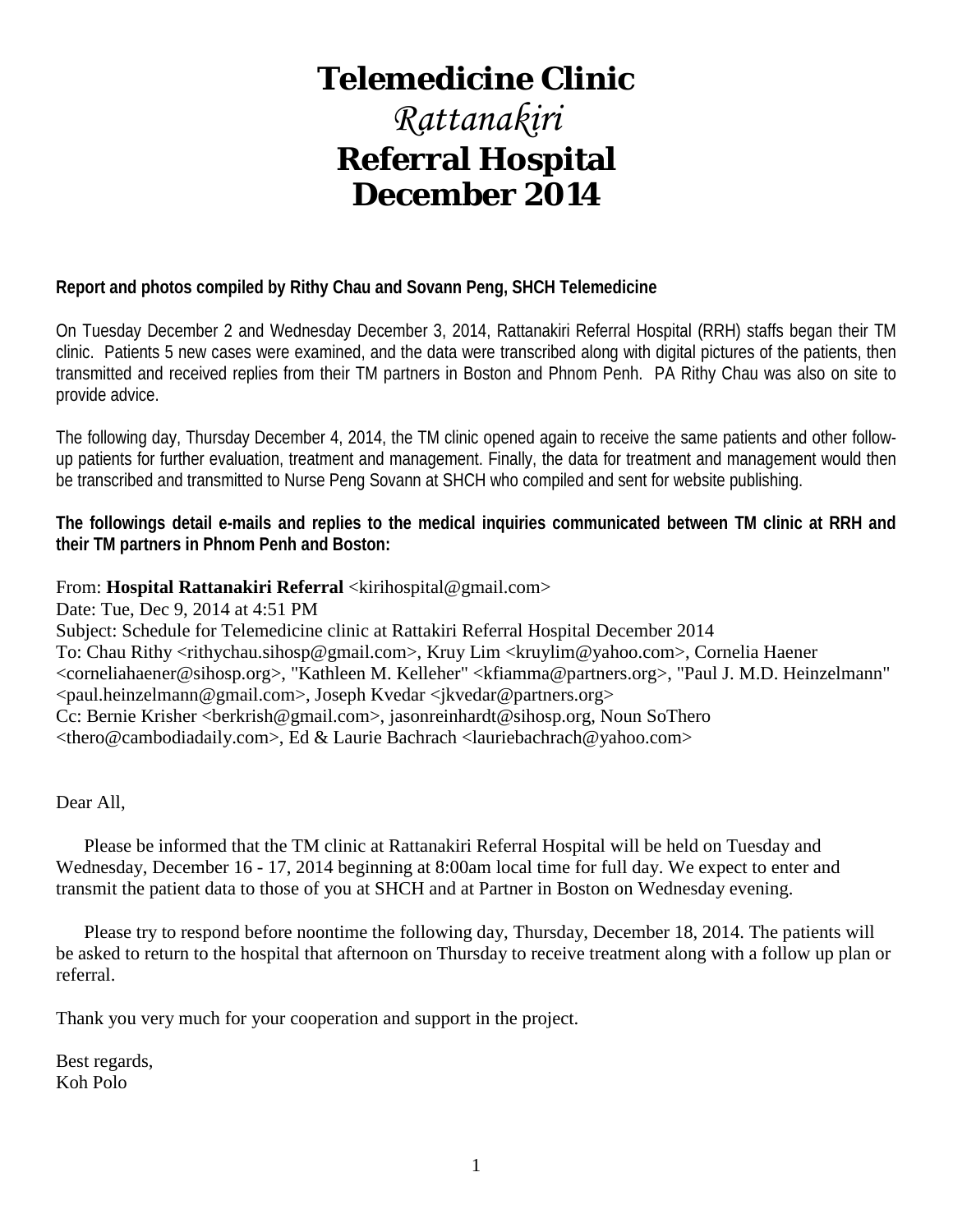From: **Hospital Rattanakiri Referral** <kirihospital@gmail.com>

Date: Tue, Dec 16, 2014 at 8:30 PM Subject: Rattanakiri Telemedicine Clinic Case#1, PS#RK00486, 13F To: Chau Rithy <rithychau.sihosp@gmail.com>, Kruy Lim <kruylim@yahoo.com>, "Kathleen M. Kelleher" <kfiamma@partners.org>, "Paul J. M.D. Heinzelmann" <paul.heinzelmann@gmail.com>, Joseph Kvedar <jkvedar@partners.org> Cc: Bernie Krisher <berkrish@gmail.com>, jasonreinhardt@sihosp.org, Noun SoThero <thero@cambodiadaily.com>, Ed & Laurie Bachrach <lauriebachrach@yahoo.com>

Dear all,

This is the first case of Telemedicine clinic at Rattanakiri referral hospital, PS#RK00486, 13F, photo and video clip of abnormal movement is recorded. Other cases will be sent to you tomorrow.

Best regards, Sovann

### **Rattanakiri Referral Hospital Telemedicine Project Sihanouk Hospital Center of HOPE and Center for Connected Health**



**Patient: PS#RK00486, 13F (Village III, Trapang Krohorm, Kon Mom, Rattanakiri)**

**Chief Complaint:** Abnormal movement of body x 2months

**HPI:** 13F, grade 5 student, was brought by her mother to TM clinic complaining of abnormal movement of the body x 2months. First she was presented with fever, involuntary movement of the upper extremities and abnormal gait but her conscious was alert and able to eat and drink normally. Several days later she

was brought to consult in private clinic and was treated with few kind of medicine (unknown name) for few days then all symptoms has gone and she was able to do her daily activity. In these five days, she has been complaining of hot and all the symptoms of involuntary movement of hands and abnormal gait appeared again with severe condition than the previous one. She was not able to hold spoon to eat or wearing cloth on her own. Her mother said there is no abnormal movement if she is in sleep and she has difficulty in swallowing. Her mother denied of head trauma, chemical contact.

**PMH/SH:** Unremarkable

**Family Hx:** No family members with similar symptoms

**Social Hx:** Complete national vaccination, 7 siblings

**Medication:** None

**Allergies:** NKDA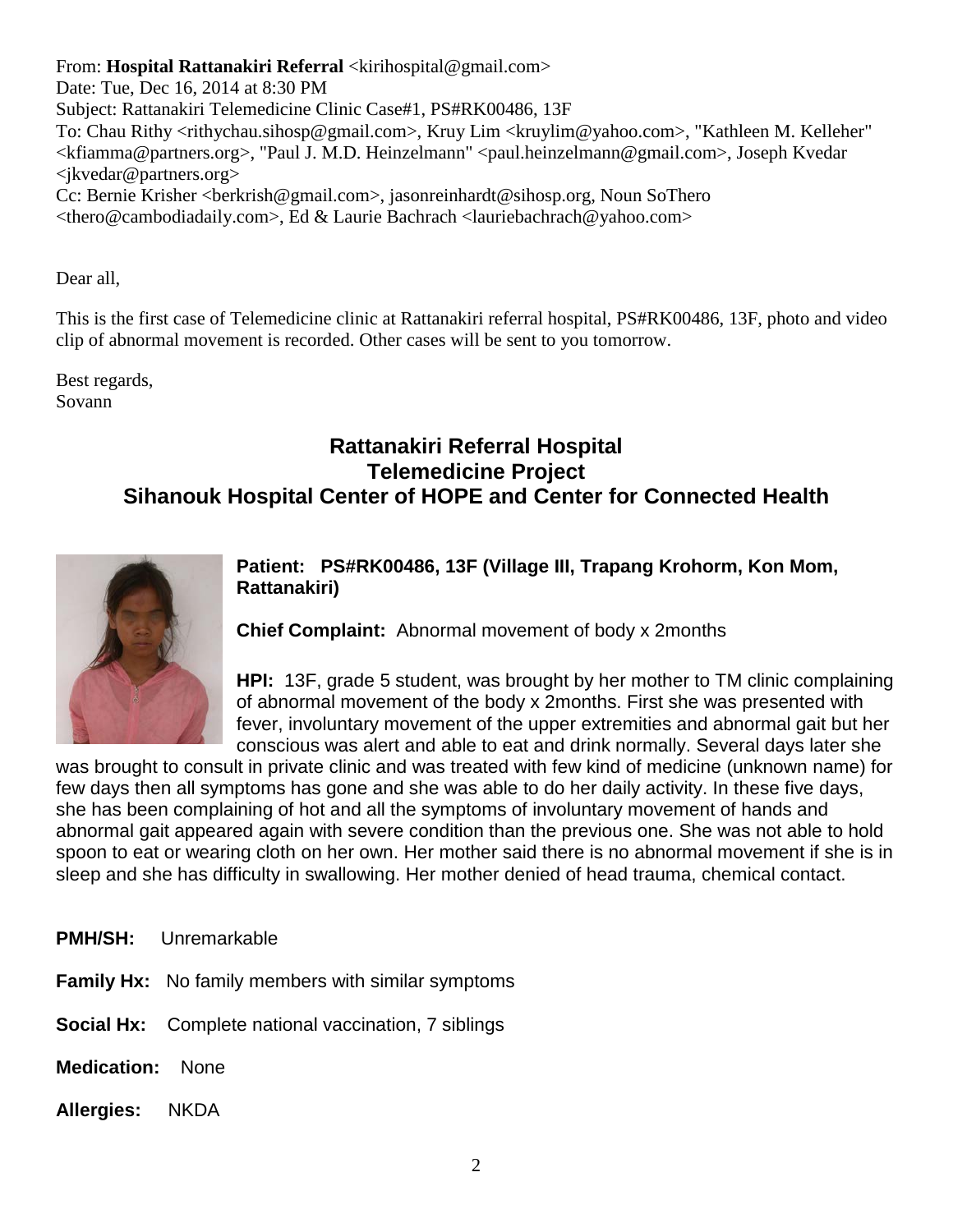**ROS:** Unremarkable

**PE:**

**Vital Signs: BP: 117/94 P: 70 RR: 20 T: 37.8<sup>o</sup> C Wt: 39kg** 

**General:** Look stable

**HEENT:** No orophareangeal lesion, pink conjunctive, no thyroid enlargement, no neck lymph node palpable; normal ear canal mucosa and intact tympanic membrane

**Chest:** CTA bilaterally, no rales, no rhonchi; H RRR, no murmur

**Abdomen:** Soft, no distension, (+) bowel sound, no surgical scar, no abdominal bruit

**Skin/Extremities:** No leg edema; no rash, no lesion

**MS/Neuro:** (Video of patient attached)

- LOC: She can understand what was asked and can obey command
- Shaking of the hands
- Muscle strength +5/5
- Hypo-reflexia
- Abnormal gait

#### **Lab/Study:**

FBS: 96mg/dl

#### **Assessment:**

- 1. Encephalitis/Meningitis post infection??
- 2. Brain tumor??
- 3. Tourette syndrome??

#### **Plan:**

- 1. Levodopa/Carbidopa 250/25mg 1/2t po bid
- 2. Multivitamin 1t po qd
- 3. If her parent can afford, send her to have head CT scan done in Phnom Penh
- 4. Draw blood for CBC, Lyte, Creat, LFT, TSH at SHCH

#### **Comments/Notes: Do you agree with my assessment and plan?**

#### **Examined by: Nurse Sovann Peng Date: December 16, 2014**

Please send all replies to [kirihospital@gmail.com](mailto:kirihospital@gmail.com) and cc: to [rithychau.sihosp@gmail.com](mailto:rithychau.sihosp@gmail.com)

*The information transmitted in this e-mail is intended only for the person or entity to which it is addressed and may contain confidential and/or privileged*  material. Any review, retransmission, dissemination or other use of or taking of any action in reliance upon, this information by persons or entities other *than the intended recipient is prohibited. If you received this e-mail in error, please contact the sender and delete material from any computer.*

No answer replied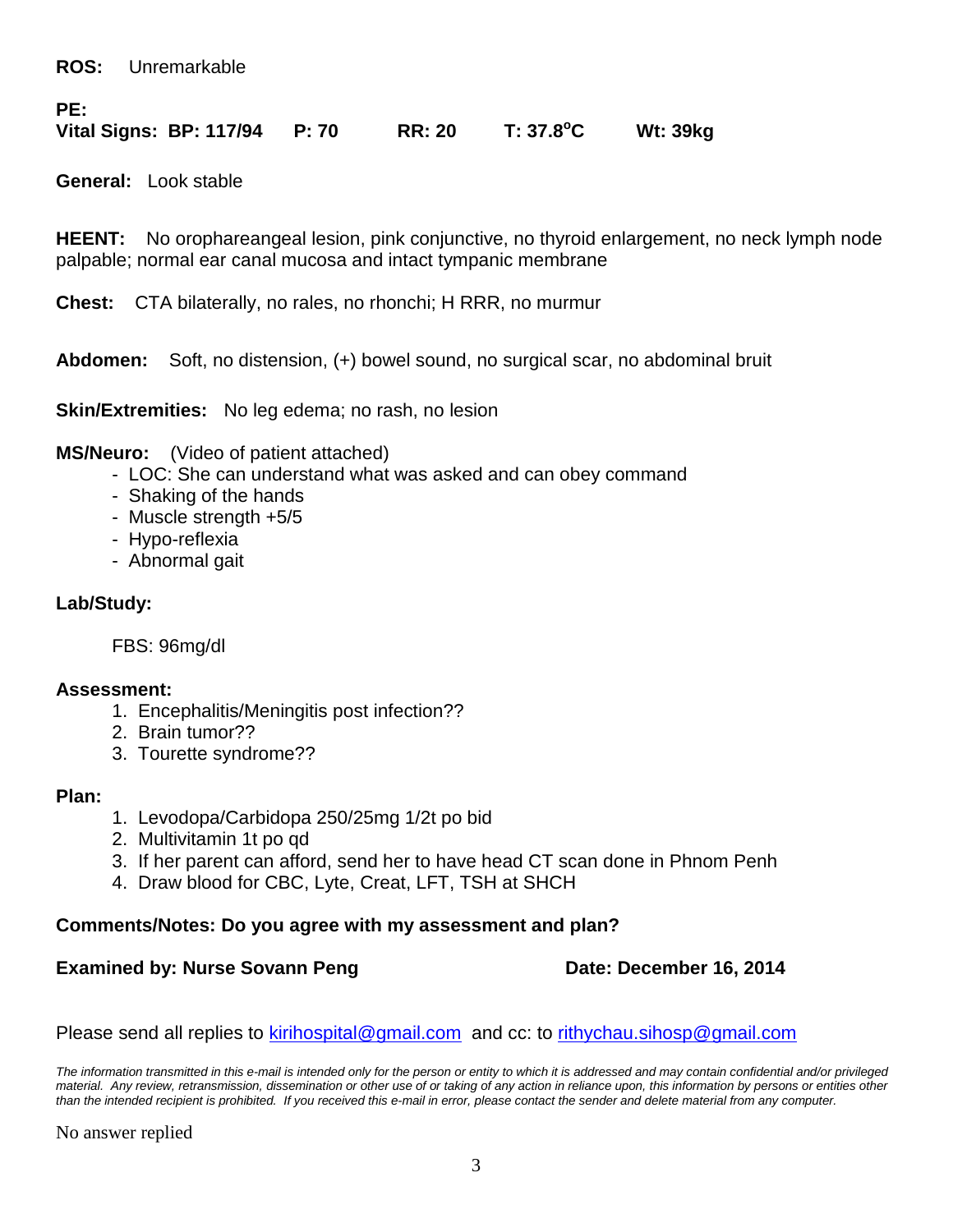#### From: Hospital Rattanakiri Referral <kirihospital@gmail.com>

Date: Wed, Dec 17, 2014 at 3:25 PM

Subject: Telemedicine Clinic December 2014 at Rattanakiri, Case#2, AB#RK00487, 31M To: Kruy Lim <kruylim@yahoo.com>, "Kathleen M. Kelleher" <kfiamma@partners.org>, "Paul J. M.D. Heinzelmann" <paul.heinzelmann@gmail.com>, Joseph Kvedar <jkvedar@partners.org>, Chau Rithy <rithychau.sihosp@gmail.com>, Radiology Boston <radiologyexchange@gmail.com> Cc: Bernie Krisher <berkrish@gmail.com>, jasonreinhardt@sihosp.org, Noun SoThero <thero@cambodiadaily.com>, Ed & Laurie Bachrach <lauriebachrach@yahoo.com>

Dear all,

There four other new cases for Telemedicine clinic December 2014 at Rattanakiri referral hospital. This is the case number 2, AB#RK00487, 31M and photos.

Best regards, Polo/Sovann

#### **Rattanakiri Referral Hospital Telemedicine Project Sihanouk Hospital Center of HOPE and Center for Connected Health**



**Patient: AB#RK00487, 31M (Village I, Trapang Chres, Kon Mom, Rattanakiri)**

**Chief Complaint:** Cold extremities and abnormal heart beat sensation x 1year

**HPI:** 31M, farmer, presented with symptoms of irregular heart beat (sensation of fast and slow beating), cold extremities, blurred vision, dizziness and feel scare

when stay alone but denied of fever, cough, diaphoresis, syncope, nausea/vomiting, black/bloody stool, oliguria, dysuria, hematuria. He never sought medical consultation and got treatment with traditional medicine but the symptoms still not better. He reported of history of extremities weakness on every other day (unable to walk one day, and can walk next day) for period of one year for unknown cause in the past two year.

**PMH/SH:** Moto accident with head laceration x 3months

**Family Hx:** Mother with HTN, DMII

**Social Hx:** Smoking 1/2pack of cig per day, casual EtOH; married with four children; He denied of illegal drugs use

**Medication:** Traditional medicine

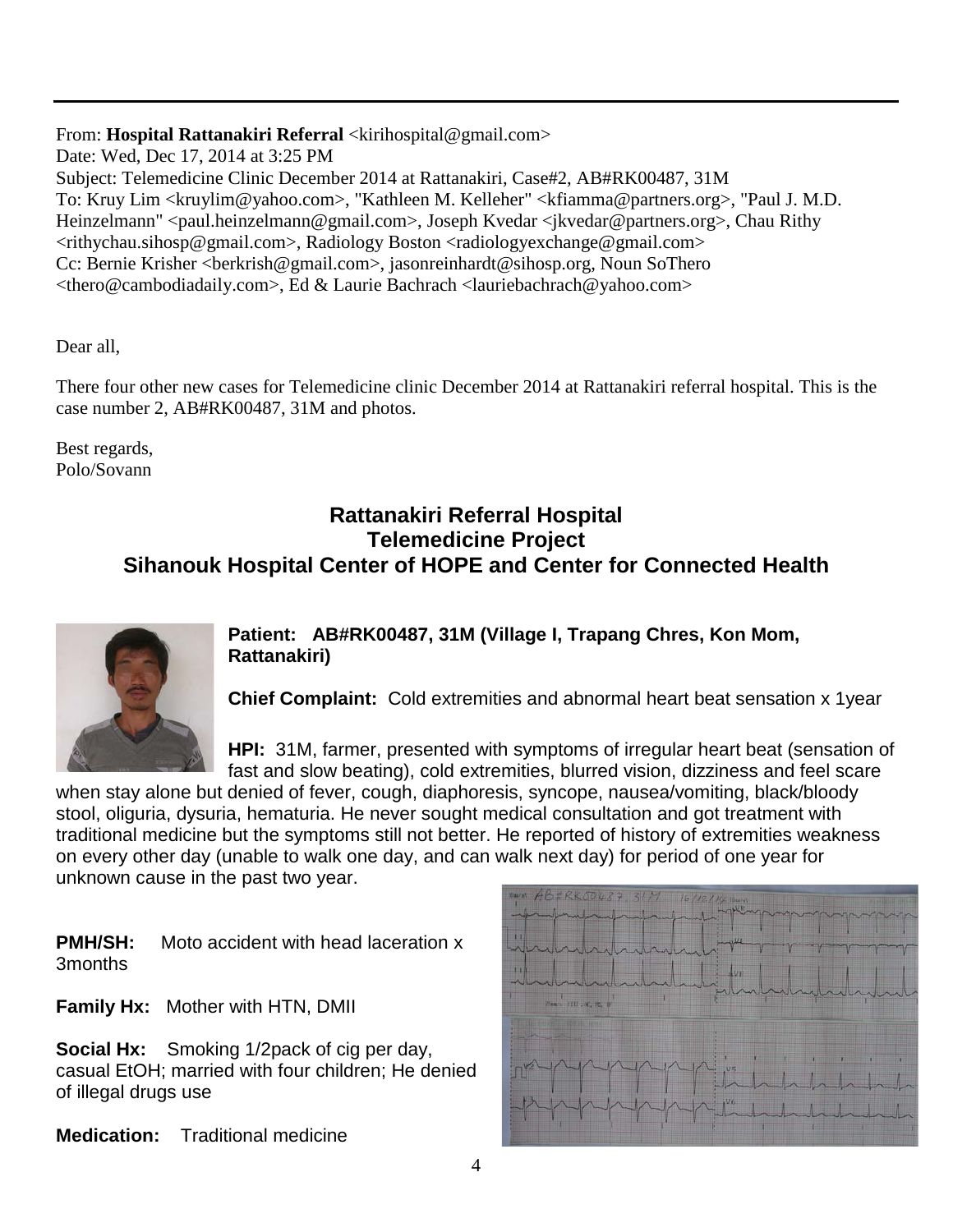**Allergies:** NKDA

**ROS:** No tremor, no heat intolerance, no insomnia, no syncope

**PE:**

**Vital Signs: BP: 124/87 P: 103 RR: 18**  $T: 37^{\circ}C$ **Wt: 53kg** 

**General:** Look stable

**HEENT:** No orophareangeal lesion, pink conjunctive, no thyroid enlargement, no neck lymph node palpable

**Chest:** CTA bilaterally, no rales, no rhonchi; Heart Tachycardia, regular rhythm, no murmur

**Abdomen:** Soft, no distension, (+) bowel sound, no surgical scar, no abdominal bruit

**Skin/Extremities:** No leg edema; no rash, no lesion

**MS/Neuro:** MS +5/5, motor and sensory intact, DTRs +2/4, normal gait

#### **Lab/Study:**

FBS: 150mg/dl

EKG and CXR attached

#### **Assessment:**

- 1. Sinus tachycardia
- 2. Thyroid dysfunction?
- 3. Electrolyte disorder?
- 4. Anxiety disorder?

#### **Plan:**

- 1. Propranolol 40mg 1/4t po bid
- 2. Multivitamin 1t po qd
- 3. Draw blood for CBC, Malaria smear, Lyte, Creat, Calcium, Magnesium, LFT, TSH, RPR at **SHCH**

#### **Comments/Notes: Do you agree with my assessment and plan?**

#### **Examined by: Nurse Sovann Peng Date: December 16, 2014**

Please send all replies to [kirihospital@gmail.com](mailto:kirihospital@gmail.com) and cc: to [rithychau.sihosp@gmail.com](mailto:rithychau.sihosp@gmail.com)

*The information transmitted in this e-mail is intended only for the person or entity to which it is addressed and may contain confidential and/or privileged material. Any review, retransmission, dissemination or other use of or taking of any action in reliance upon, this information by persons or entities other than the intended recipient is prohibited. If you received this e-mail in error, please contact the sender and delete material from any computer.*

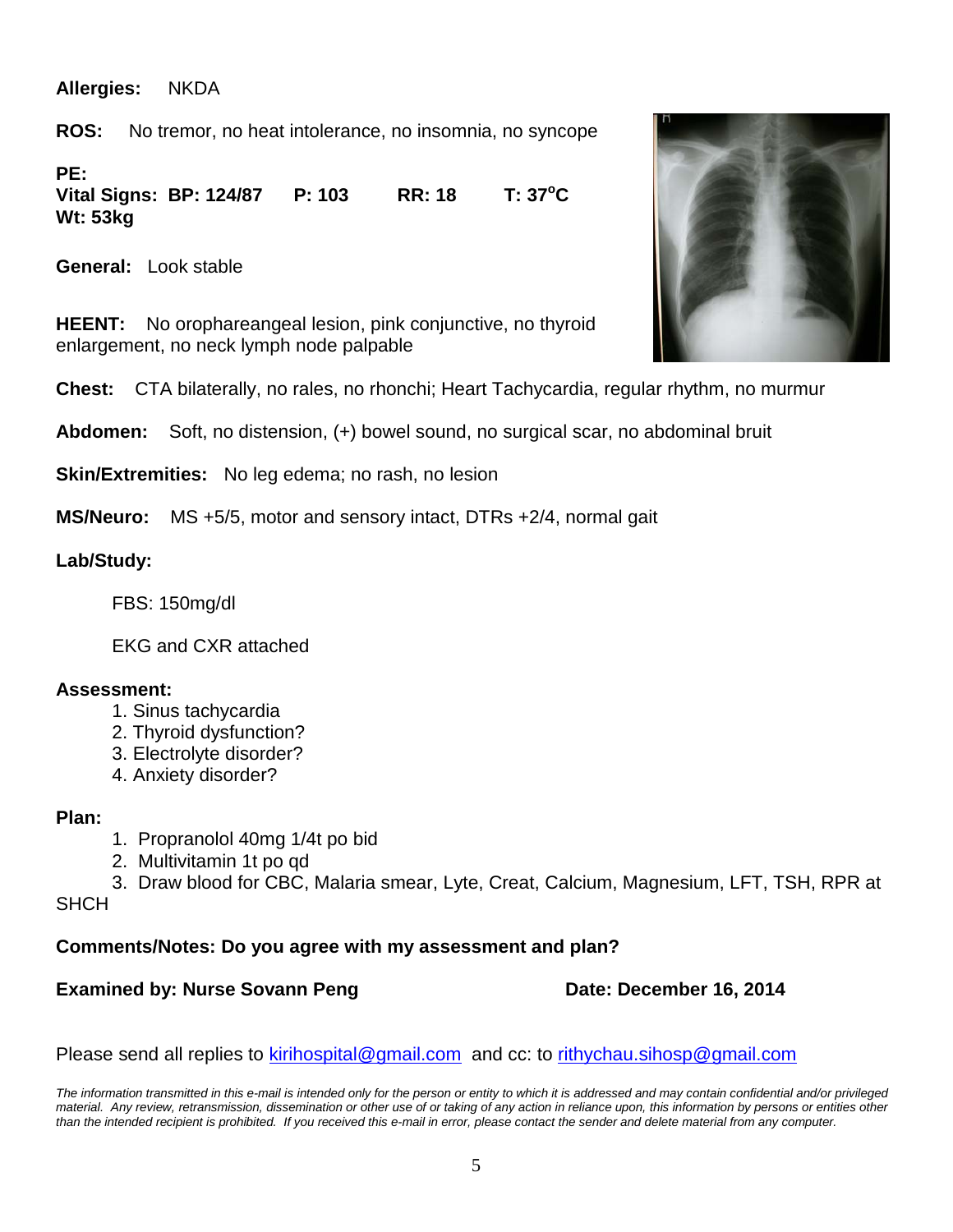#### From: **Hospital Rattanakiri Referral** <kirihospital@gmail.com>

Date: Wed, Dec 17, 2014 at 3:30 PM

Subject: Rattanakiri Telemedicine Clinic December 2014, Case#3, NS#RK00488, 49F To: "Kathleen M. Kelleher" <kfiamma@partners.org>, "Paul J. M.D. Heinzelmann" <paul.heinzelmann@gmail.com>, Joseph Kvedar <jkvedar@partners.org>, Chau Rithy <rithychau.sihosp@gmail.com>, Kruy Lim <kruylim@yahoo.com> Cc: Bernie Krisher <berkrish@gmail.com>, jasonreinhardt@sihosp.org, Noun SoThero <thero@cambodiadaily.com>, Ed & Laurie Bachrach <lauriebachrach@yahoo.com>

Dear all,

This is the case number 3, NS#RK00488, 49F and photo.

Best regards, Polo/Sovann

### **Rattanakiri Referral Hospital Telemedicine Project Sihanouk Hospital Center of HOPE and Center for Connected Health**



**Patient: NS#RK00488, 49F (Thmey Village, Labansirk, Banlung, Rattanakiri)**

**Chief Complaint:** Chest tightness and dizziness x 1month

**HPI:** 49F, housewife, presented with symptoms of chest tightness, dizziness, numbness of distal part of extremities, HA, neck tension, and blurred vision. She went to consult with private clinic, BP checked 160mmHg systolic and was treated with unknown name medicine 1/2t po bid. She

became better but the above symptoms still persisted so she came to consult with TM clinic. She denied of syncope, diaphoresis, SOB, nausea/vomiting, epigastric pain, black/bloody stool, hematuria, dysuria, oliguria, leg edema.

**PMH/SH:** Unremarkable

**Family Hx:** No family member with HTN, DMII, heart disease

**Social Hx:** No cig smoking, no tobacco chewing; casual EtOH; 6 children

**Medication:** 

1. Unknown name medicine 1/2t po bid

**Allergies:** NKDA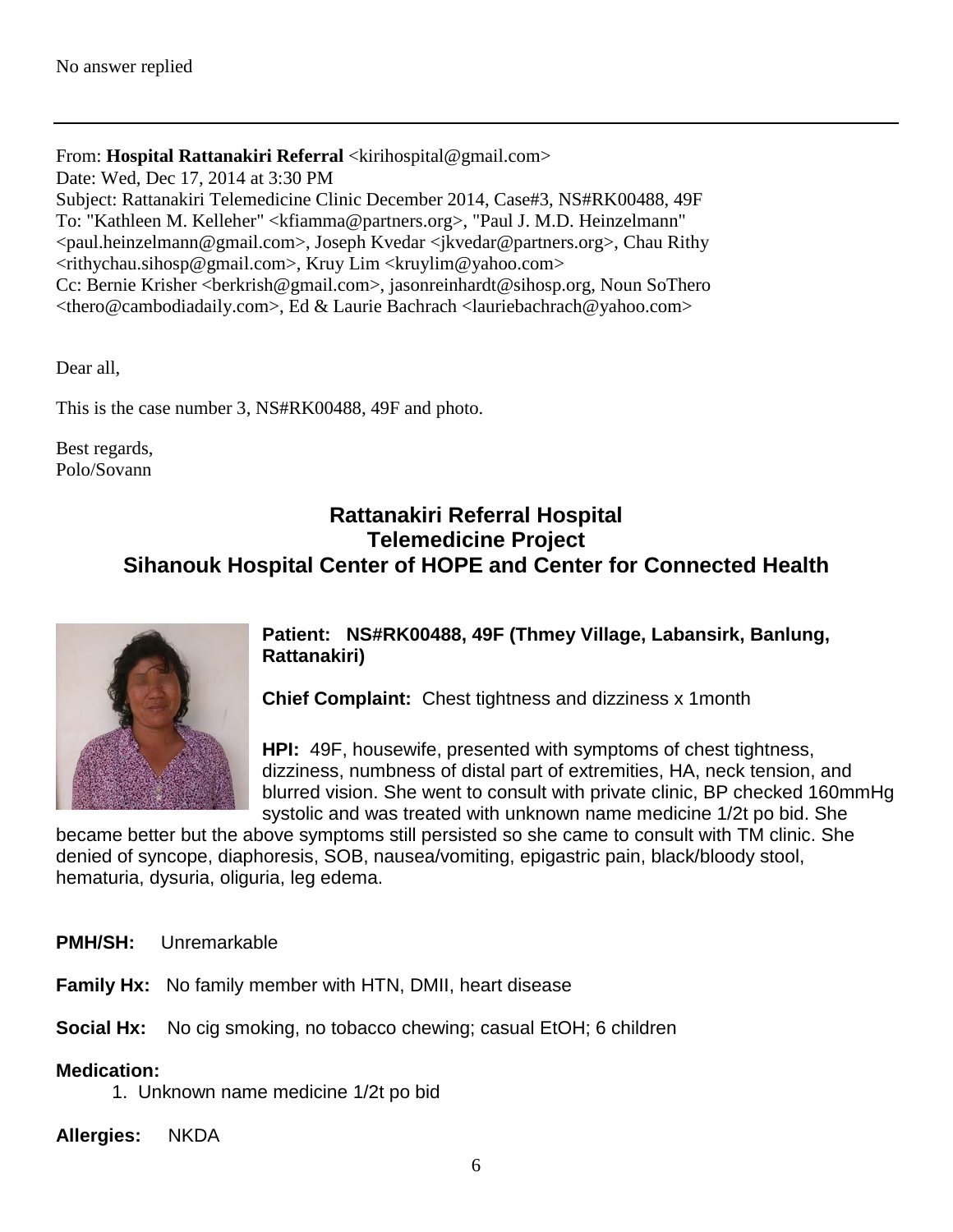**ROS:** Regular menstrual period, LMP on November 22, 2014

**PE:**

**Vital Signs: BP: 155/101 P: 68 RR: 18 T: 36.5<sup>o</sup> C Wt: 65kg** 

**General:** Look stable

**HEENT:** No orophareangeal lesion, pink conjunctive, no thyroid enlargement, no neck lymph node palpable, no JVD

**Chest:** CTA bilaterally, no rales, no rhonchi; H RRR, no murmur

**Abdomen:** Soft, no distension, (+) bowel sound, no surgical scar, no abdominal bruit

**Skin/Extremities:** No leg edema, no rash/lesion; positive posterior tibial and dorsalis pedis pulse

**MS/Neuro:** MS +5/5, motor and sensory intact, DTRs +2/4, normal gait

#### **Lab/Study:**

FBS: 89mg/dl

#### **Assessment:**

1. HTN

#### **Plan:**

- 1. HCTZ 25mg 1t po qd
- 2. Eat less fat diet, regular exercise
- 3. Draw blood for CBC, Lyte, Creat, Tot chole, TG at SHCH

#### **Comments/Notes: Do you agree with my assessment and plan?**

#### **Examined by: Nurse Sovann Peng Date: December 17, 2014**

Please send all replies to [kirihospital@gmail.com](mailto:kirihospital@gmail.com) and cc: to [rithychau.sihosp@gmail.com](mailto:rithychau.sihosp@gmail.com)

*The information transmitted in this e-mail is intended only for the person or entity to which it is addressed and may contain confidential and/or privileged material. Any review, retransmission, dissemination or other use of or taking of any action in reliance upon, this information by persons or entities other than the intended recipient is prohibited. If you received this e-mail in error, please contact the sender and delete material from any computer.*

No answer replied

#### From: Hospital Rattanakiri Referral <kirihospital@gmail.com>

Date: Wed, Dec 17, 2014 at 3:30 PM

Subject: Rattanakiri Telemedicine Clinic December 2014, Case#4, SS#RK00489, 49M

To: "Paul J. M.D. Heinzelmann" <paul.heinzelmann@gmail.com>, Joseph Kvedar <jkvedar@partners.org>, Chau Rithy <rithychau.sihosp@gmail.com>, Kruy Lim <kruylim@yahoo.com>, "Kathleen M. Kelleher"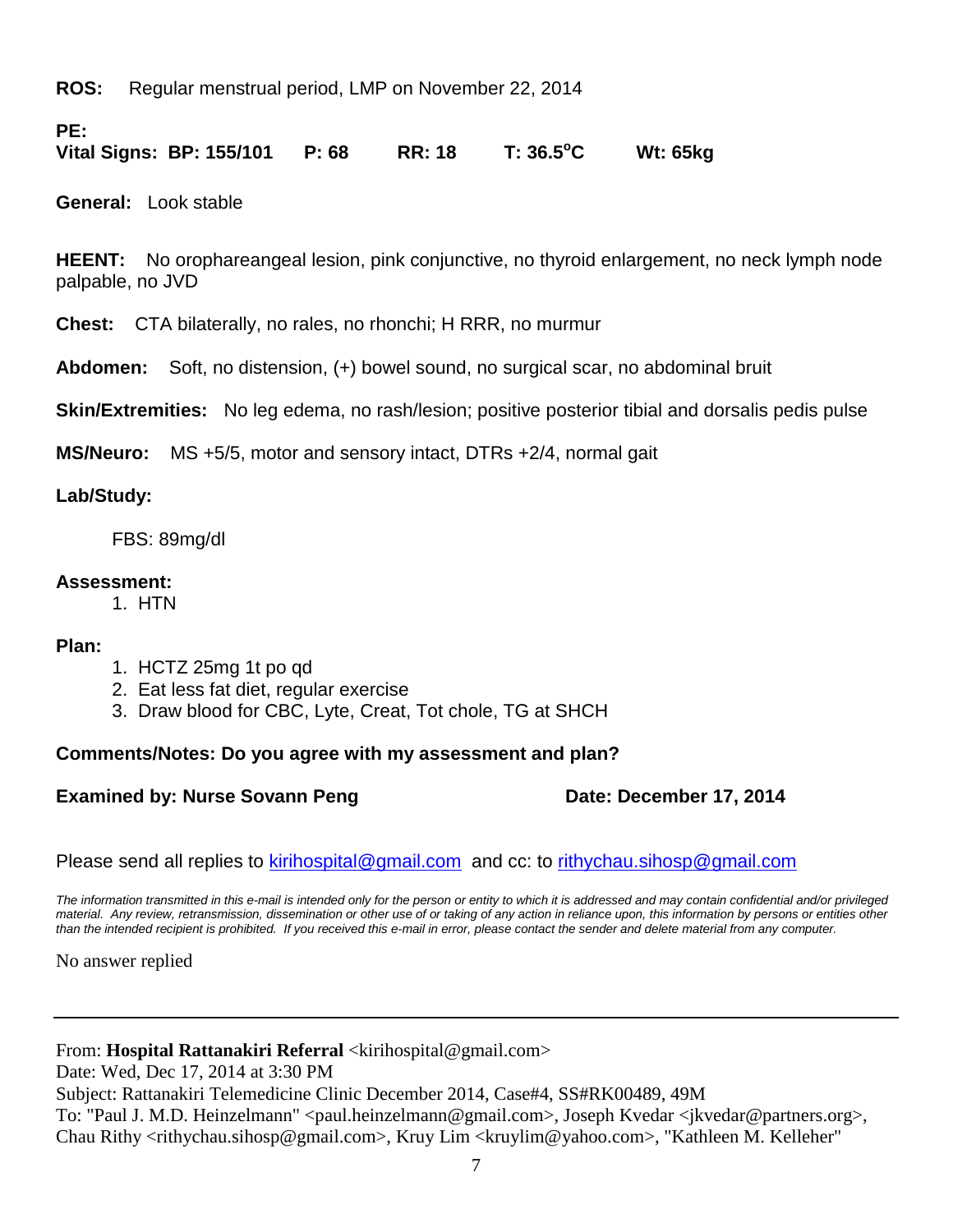$\langle$ kfiamma@partners.org> Cc: Bernie Krisher <berkrish@gmail.com>, jasonreinhardt@sihosp.org, Noun SoThero <thero@cambodiadaily.com>, Ed & Laurie Bachrach <lauriebachrach@yahoo.com>

Dear all,

This is the case number 4, SS#RK00489, 49M and photo.

Best regards, Polo/Sovann

#### **Rattanakiri Referral Hospital Telemedicine Project Sihanouk Hospital Center of HOPE and Center for Connected Health**



**Patient: SS#RK00489, 49M (Sre Pork Thom Village, Serey Monkul, Kon Mom, Rattanakiri)**

**Chief Complaint:** Epigastric pain x 2months

**HPI:** 49M, District administrator officer, presented with symptoms of epigastric burning pain, bloating and fullness, radiated to the back, and got worse during

hungry and got treatment with antacid bought from local health care worker. He got a bit better with the treatment and denied of burping with sour taste, nausea/vomiting, black/bloody stool.

**PMH/SH:** One year history of HTN with prn antihypertensive

**Family Hx:** Father with PTB

**Social Hx:** Cig smoking 1pack/d for over 20years; casual EtOH

#### **Medication:**

1. Antihypertensive 1/2t po qd prn

**Allergies:** NKDA

**ROS:** no sob, no palpitation, no CP, no diaphoresis, no blurred vision, no HA, no neck tension

#### **PE:**

**Vital Signs: BP: 147/94 P: 62 RR: 18 T: 36<sup>o</sup> C Wt: 65kg** 

**General:** Look stable

**HEENT:** No orophareangeal lesion, pink conjunctive, no thyroid enlargement, no neck lymph node palpable, no JVD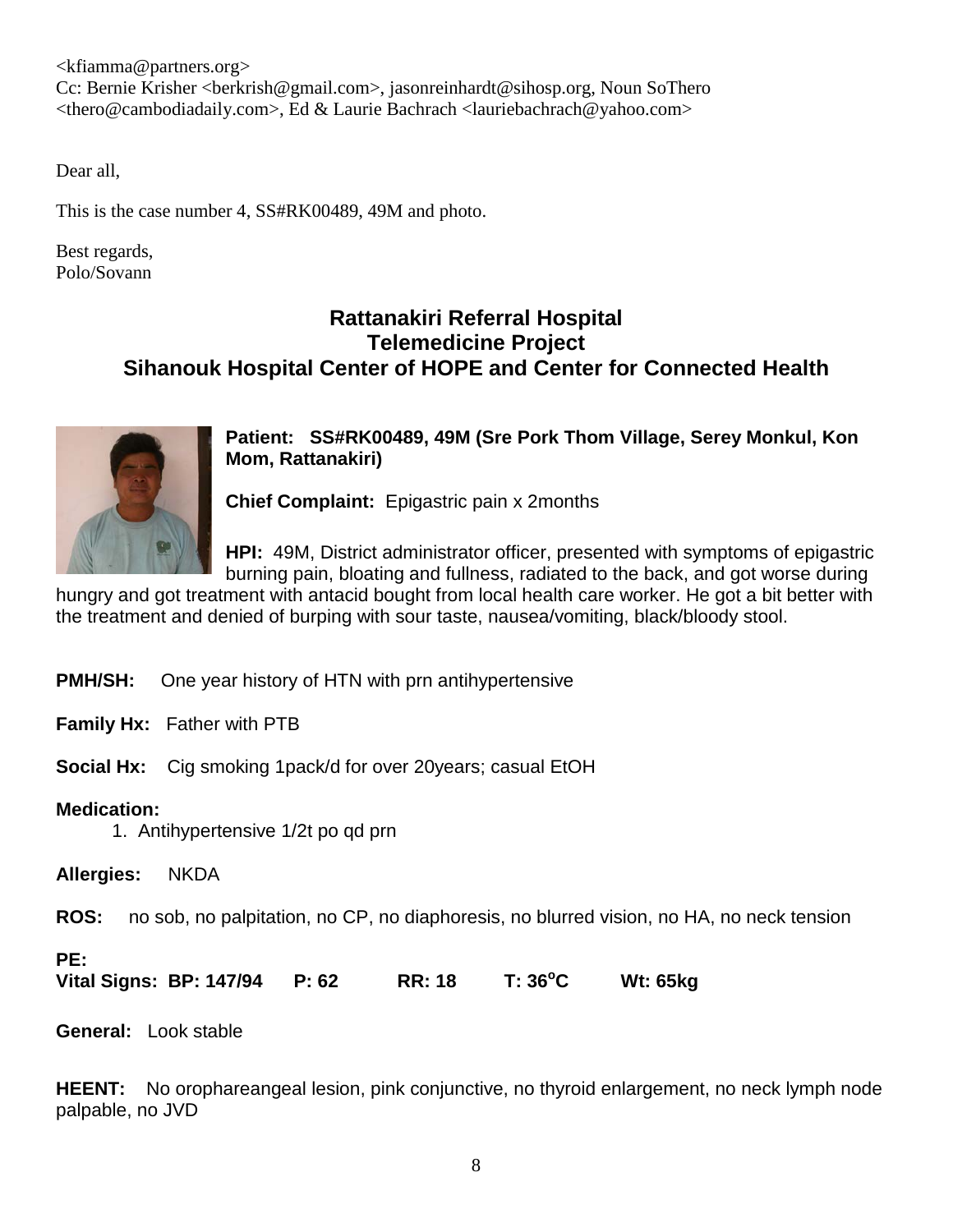**Chest:** CTA bilaterally, no rales, no rhonchi; H RRR, no murmur

**Abdomen:** Soft, no distension, (+) bowel sound, no surgical scar, no abdominal bruit

**Skin/Extremities:** No leg edema, no rash/lesion; positive posterior tibial and dorsalis pedis pulse

**MS/Neuro:** MS +5/5, motor and sensory intact, DTRs +2/4, normal gait

#### **Lab/Study:**

FBS: 105mg/dl

#### **Assessment:**

- 1. Dyspepsia
- 2. HTN

#### **Plan:**

- 1. Ranitidine 150mg 1t po qhs for one month
- 2. Mebendazole 500mg 1t po qhs once
- 3. HCTZ 25mg 1t po qd
- 4. Cig smoking cessation, Eat less fat diet, regular exercise
- 5. Draw blood for CBC, Lyte, Creat, Tot chole, TG at SHCH

#### **Comments/Notes: Do you agree with my assessment and plan?**

#### **Examined by: Nurse Sovann Peng Date: December 17, 2014**

Please send all replies to [kirihospital@gmail.com](mailto:kirihospital@gmail.com) and cc: to [rithychau.sihosp@gmail.com](mailto:rithychau.sihosp@gmail.com)

*The information transmitted in this e-mail is intended only for the person or entity to which it is addressed and may contain confidential and/or privileged material. Any review, retransmission, dissemination or other use of or taking of any action in reliance upon, this information by persons or entities other than the intended recipient is prohibited. If you received this e-mail in error, please contact the sender and delete material from any computer.*

No answer replied

#### From: **Hospital Rattanakiri Referral** <kirihospital@gmail.com>

Date: Wed, Dec 17, 2014 at 3:33 PM

Subject: Rattanakiri Telemedicine Clinic December 2014, Case#5, LK#RK00490, 15F

To: Joseph Kvedar <jkvedar@partners.org>, Chau Rithy <rithychau.sihosp@gmail.com>, Kruy Lim <kruylim@yahoo.com>, "Kathleen M. Kelleher" <kfiamma@partners.org>, "Paul J. M.D. Heinzelmann" <paul.heinzelmann@gmail.com>

Cc: Bernie Krisher <br/>cherkrish@gmail.com>, jasonreinhardt@sihosp.org, Noun So<br/>Thero <thero@cambodiadaily.com>, Ed & Laurie Bachrach <lauriebachrach@yahoo.com>

Dear all,

This is the last case of Rattanakiri TM clinic December 2014, LK#RK00490, 15F and photos. Please reply to the cases before Thursday afternoon so that the treatment plan can be made accordingly for the patients.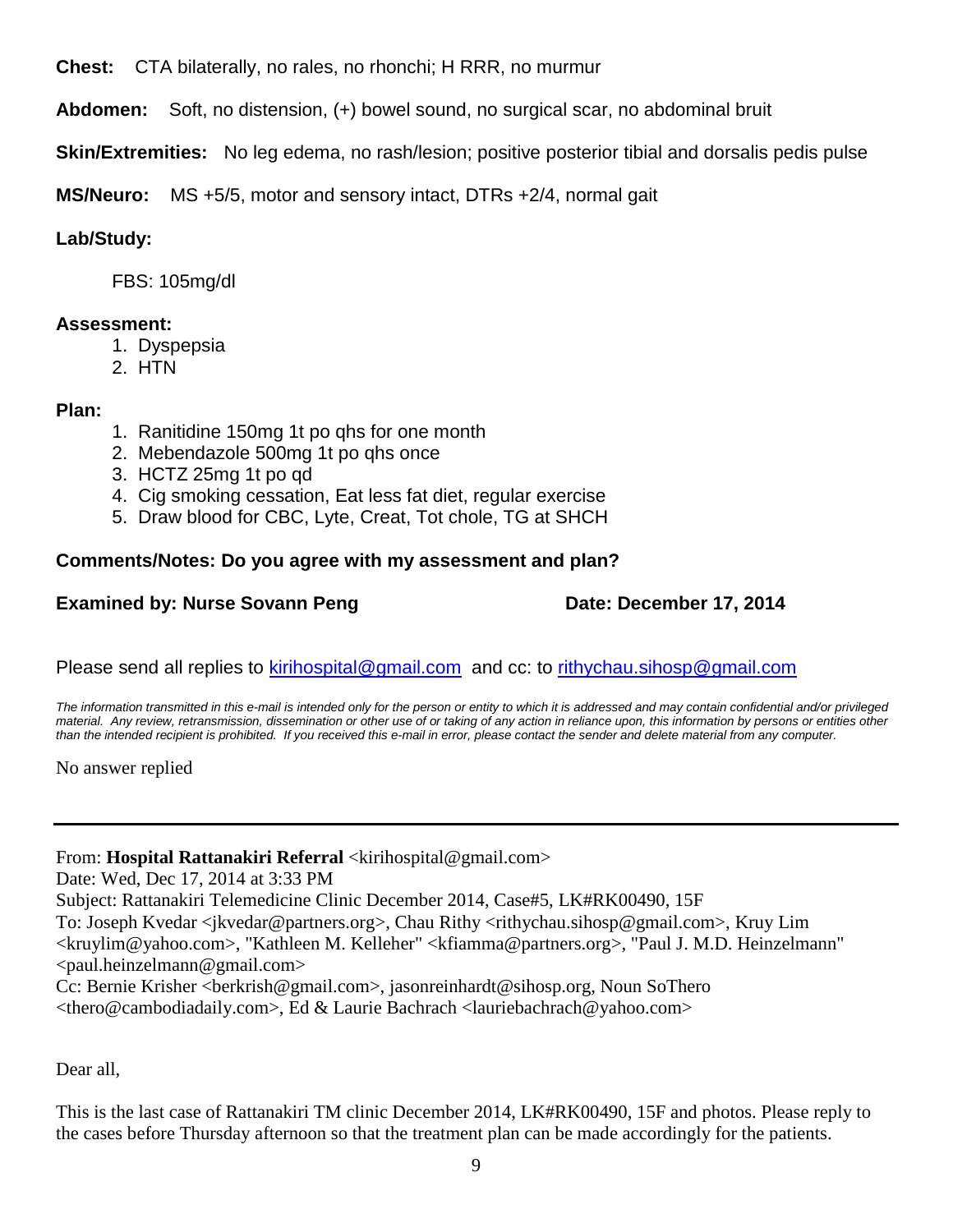Thank you very much for your cooperation and support in this project.

Best regards, Polo/Sovann

## **Rattanakiri Referral Hospital Telemedicine Project Sihanouk Hospital Center of HOPE and Center for Connected Health**



**Patient: LK#RK00490, 15F (Phnom Svay Village, Labansirk, Banlung, Rattanakiri)**

**Chief Complaint:** Extremities and face swelling x 1month

**HPI:** 15F, Grade 8 student, with past history of nephrotic syndrome in 2013 and got treatment with steroid for six months. Last month, she presented with symptoms of extremities edema and face swelling, oliguria so she went to consult

in private clinic and she was treated with some medicine (unknown name). Few days later, her symptoms became worse with increased edema, dizziness, and headaches, so she went to consult in referral hospital and was treated with Steroid. Three days later, she developed seizure when she was brought to referral hospital and admitted to medicine ward. She was treated with PIV D5% 1L/24h, Ampicillin 2mg bid IV, Prednisolone 5mg 5t po bid, Furosemide 40mg 1/2t po bid, KCl 1t po qd, MTV 1t pot id. Few days later, She presented with epigastric pain and nausea, Cimetidine 200mg 2t po bid has been added to above treatment. She said now her urine increased more than before and the edema also decreased and denied of black/bloody stool.

**PMH/SH:** Unremarkable

**Family Hx:** No family member with HTN, DMII, heart disease

**Social Hx:** She is fourth child among five children, all her sibling are fine

**Medication:** Above

**Allergies:** NKDA

**ROS:** Unremarkable

**PE:**

**Vital Signs: BP: 104/77 P: 105 RR: 18 T: 36.5<sup>o</sup>**

**C Wt: 43kg** 

**General:** Look sick, face swelling

**HEENT:** No orophareangeal lesion, pink conjunctive, no thyroid enlargement, no neck lymph node palpable

**Chest:** CTA bilaterally, no rales, no rhonchi; Heart tachycardia, regular rhythm, no murmur

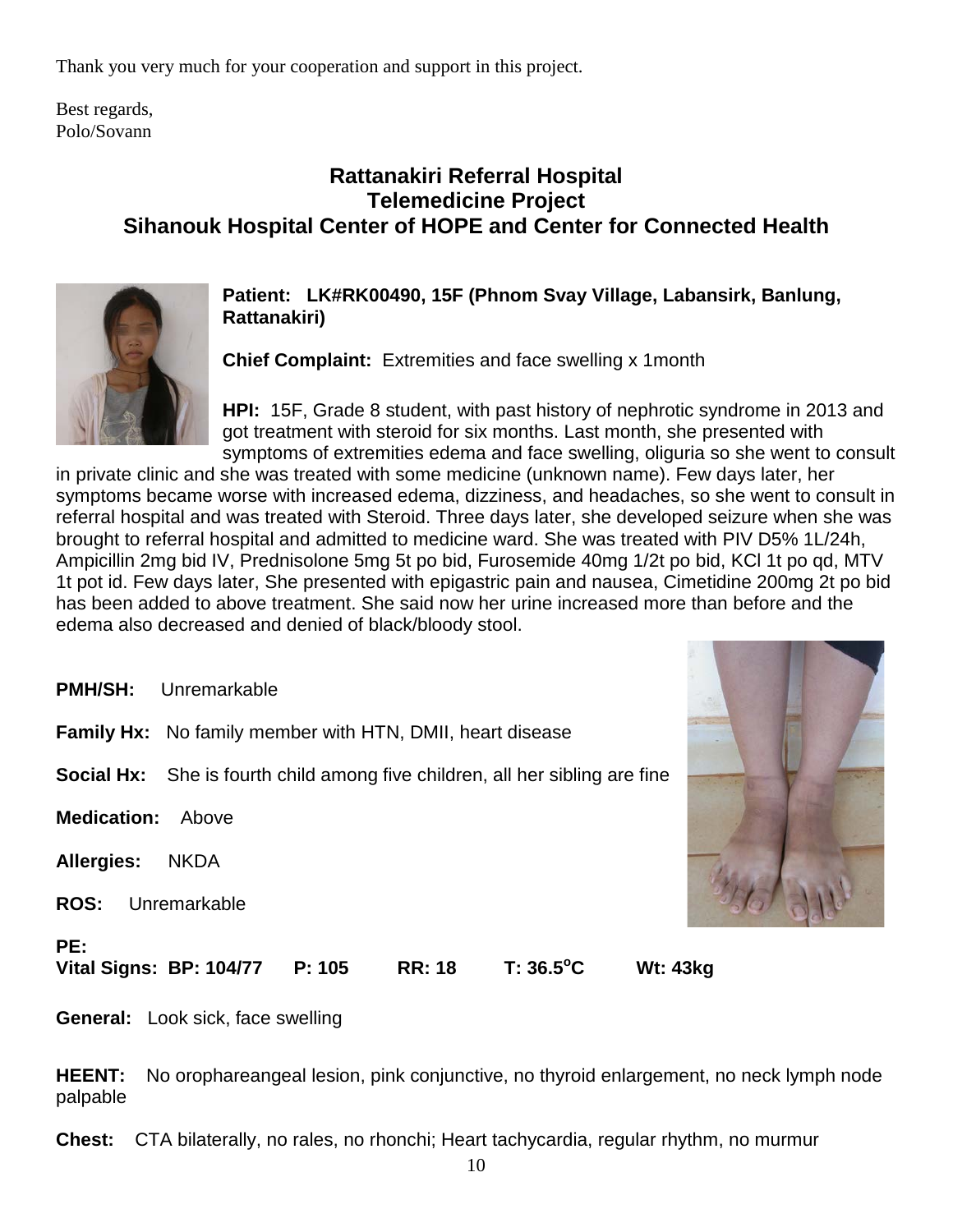**Abdomen:** Soft, no tender, no distension, (+) bowel sound, no surgical scar, no abdominal bruit

**Skin/Extremities:** 1+ pitting leg edema, no rash/lesion; positive posterior tibial and dorsalis pedis pulse

**MS/Neuro:** MS +5/5, motor and sensory intact, DTRs +2/4, normal gait

#### **Lab/Study:**

#### **Lab test done on December 11, 2014**

|     | WBC: $9900/mm3$               | Calcium    | $\therefore$ 7.8 | $[8.1 - 10.4]$ |
|-----|-------------------------------|------------|------------------|----------------|
|     | RBC : 5270000/mm <sup>3</sup> | Glucose    | :100             | $[75 - 115]$   |
| Hb  | : 11g/dl                      | Creat      | $\therefore$ 1.1 | $[0.5 - 0.9]$  |
| Ht  | :35%                          | <b>BUN</b> | :34              | $[10 - 50]$    |
| Plt | :526000                       |            |                  |                |

#### **Lab test done on December 17, 2014**

RBS: 110mg/dl U/A: protein 4+, no blood, no glucose

#### **Assessment:**

- 1. Nephrotic syndrome
- 2. Hypocalcemia

#### **Plan:**

- 1. Prednisolone 5mg 8t po qd for two months then taper
- 2. Furosemide 40mg 1/2t po bid for 7 days
- 3. Cal/Vit D 500mg/200IU 1t po qd

4. Draw blood for CBC, Lyte, BUN, Creat, Tot chole, Albumin, Protein, HbSAg, HCV Ab, LFT, TSH at SHCH

#### **Comments/Notes: Do you agree with my assessment and plan?**

#### **Examined by: Nurse Sovann Peng Date: December 17, 2014**

Please send all replies to [kirihospital@gmail.com](mailto:kirihospital@gmail.com) and cc: to [rithychau.sihosp@gmail.com](mailto:rithychau.sihosp@gmail.com)

*The information transmitted in this e-mail is intended only for the person or entity to which it is addressed and may contain confidential and/or privileged material. Any review, retransmission, dissemination or other use of or taking of any action in reliance upon, this information by persons or entities other than the intended recipient is prohibited. If you received this e-mail in error, please contact the sender and delete material from any computer.*

No answer replied

# **Thursday, December 18, 2014**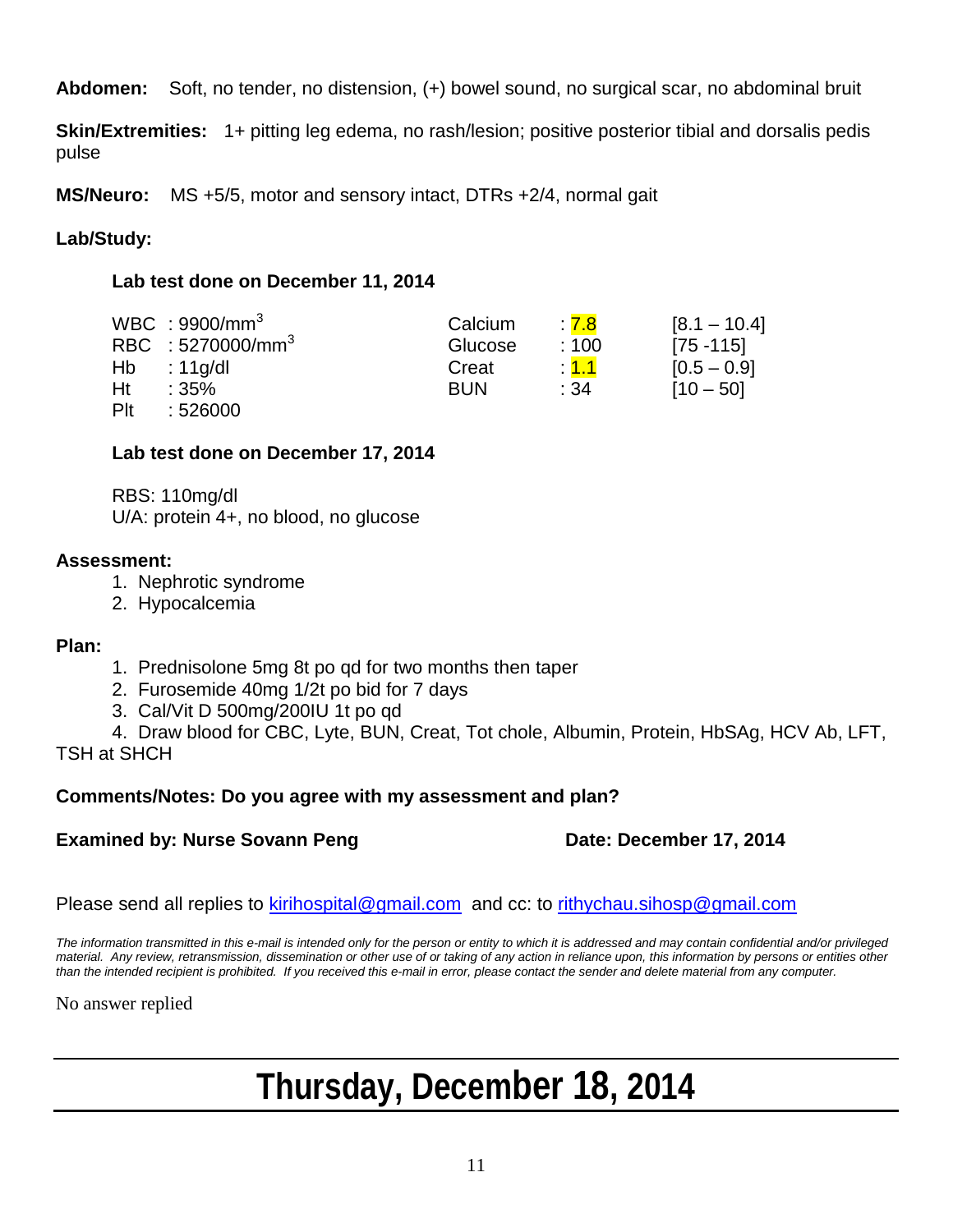# **Follow-up Report for Rattanakiri TM Clinic**

There were 5 new patients seen during this month TM clinic at Rattanakiri Referral Hospital (RRH). The data of 5 cases was transmitted and received replies from both Phnom Penh and Boston, and other 32 patients came for brief consult and refill medication only, and other 15 new patients seen by PA Rithy for minor problem without sending data. Per advice sent by Partners in Boston and Phnom Penh Sihanouk Hospital Center of HOPE as well as advices from PA Rithy on site, the following patients were managed and treated per local staff:

[Please note that in general the practice of dispensing medications at RRH for all patients is usually limited to a maximum of 7 days treatment with expectation of patients to return for another week of supplies if needed be. This practice allows clinicians to monitor patient compliance to taking medications and to follow up on drug side effects, changing of medications, new arising symptoms especially in patients who live away from the town of Banlung and/or illiterate. Nearly all medications and some lab tests not available/done at RRH are provided by SHCH to TM patients at no cost]

### **Treatment Plan for Rattanakiri TM Clinic December 2014**

## **1. PS#RK00486, 13F (Village III, Trapang Krohorm, Kon Mom, Rattanakiri)**

- **Diagnosis:**
	- 1. Encephalitis/Meningitis post infection??
	- 2. Brain tumor??
	- 3. Tourette syndrome??

#### **Treatment:**

- 1. Levodopa/Carbidopa 250/25mg 1/2t po bid (#60)
- 2. Multivitamin 1t po qd (#60)
- 3. Refer patient to pediatric hospital in Phnom Penh
- 4. Draw blood for CBC, Lyte, Creat, BUN, Ca2+, Mg2+, LFT, TSH, RPR, HBsAg, HCV-Ab, Malaria smear at

#### **SHCH**

#### **Lab result on December 18, 2014**

| <b>WBC</b>    | $= 11.99$ | [4 - 11x10 <sup>9</sup> /L]      | Na         | $=136$                   | $[135 - 145]$   |
|---------------|-----------|----------------------------------|------------|--------------------------|-----------------|
| <b>RBC</b>    | $= 5.9$   | $[3.9 - 5.5 \times 10^{12} / L]$ | K.         | $=3.7$                   | $[3.5 - 5.0]$   |
| Hb            | $=13.3$   | $[12.0 - 15.0g/dL]$              | СI         | $=105$                   | $[95 - 110]$    |
| Ht            | $=42$     | [35 - 47%]                       | Creat      | $=$ 31                   | [44 - 80]       |
| <b>MCV</b>    | $= 73$    | [80 - 100fl]                     | <b>BUN</b> | $=4.1$                   | [<8.3]          |
| MCH           | $= 23$    | $[25 - 35pg]$                    | $Ca2+$     | $=1.12$                  | $[1.12 - 1.32]$ |
| $MHCH = 31$   |           | [30 - 37%]                       | $Mg2+$     | $= 0.59$                 | $[0.66 - 1.23]$ |
| Plt           | $= 269$   | $[150 - 450 \times 10^9/L]$      | AST        | $=$ 38                   | [<32]           |
| Lymph $=3.70$ |           | $[0.70 - 4.40x10^9/L]$           | <b>ALT</b> | $=12$                    | [<33]           |
| Mono          | $= 1.08$  | $[0.10 - 0.80 \times 10^9/L]$    | <b>TSH</b> | $= 3.84$                 | $[0.27 - 4.20]$ |
| Neut          | $= 5.89$  | $[2.00 - 8.00x10^9/L]$           | <b>RPR</b> | $=$ Non-reactive         |                 |
|               |           |                                  |            | $HBSAg = Non-reactive$   |                 |
|               |           |                                  |            | HCV-Ab= Non-reactive     |                 |
|               |           |                                  |            | Malaria smear = Negative |                 |

#### **2. AB#RK00487, 31M (Village I, Trapang Chres, Kon Mom, Rattanakiri) Diagnosis:**

- 1. Sinus tachycardia
- 2. Thyroid dysfunction?
- 3. Electrolyte disorder?
- 4. Anxiety disorder?

#### **Treatment:**

1. Propranolol 40mg 1/4t po bid (#30)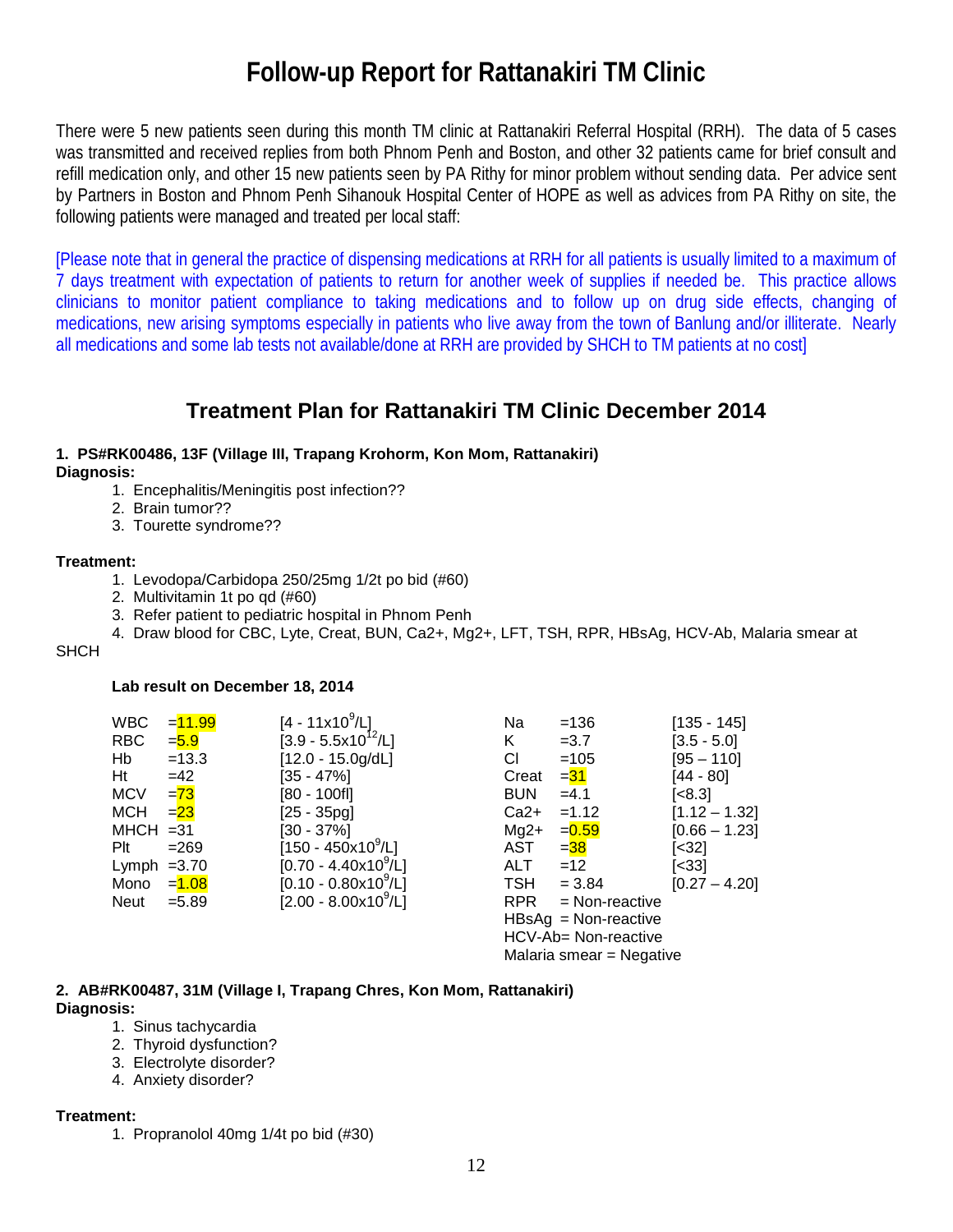- 2. Multivitamin 1t po qd (#60)
- 3. Draw blood for CBC, Malaria smear, Lyte, Creat, Calcium, Magnesium, LFT, TSH, RPR at SHCH

#### **Lab result on December 18, 2014**

| <b>WBC</b>     | $=7.49$  | $[4 - 11 \times 10^9/L]$     | Na         | $=140$                   | $[135 - 145]$   |
|----------------|----------|------------------------------|------------|--------------------------|-----------------|
| <b>RBC</b>     | $= 6.1$  | $[4.6 - 6.0x10^{12}/L]$      | K          | $= 3.0$                  | $[3.5 - 5.0]$   |
| Hb             | $= 16.8$ | $[14.0 - 16.0g/dL]$          | СI         | $=105$                   | [95 – 110]      |
| Ht             | $=49$    | [42 - 52%]                   | Creat      | $= 93$                   | [53 - 97]       |
| <b>MCV</b>     | $=80$    | $[80 - 100f]$                | <b>AST</b> | $=8$                     | [<40]           |
| <b>MCH</b>     | $= 28$   | $[25 - 35pg]$                | <b>ALT</b> | $= 28$                   | [<41]           |
| $MHCH = 35$    |          | $[30 - 37\%]$                | <b>TSH</b> | $=2.89$                  | $[0.27 - 4.20]$ |
| $P$ lt         | $=181$   | $[150 - 450 \times 10^9$ /L] | RPR.       | $=$ Non-reactive         |                 |
| Lymph $=2.94$  |          | $[0.70 - 4.40x10^9/L]$       |            | Malaria smear = Negative |                 |
| Mono           | $=0.30$  | $[0.10 - 0.80x10^{9}/L]$     | $Ca2+$     | $=1.13$                  | $[1.12 - 1.32]$ |
| Neut           | $= 3.40$ | $[2.00 - 8.00x10^9/L]$       | $Mg2+$     | $= 0.53$                 | $[0.66 - 1.23]$ |
| Eosino $=0.84$ |          | $[0.8 - 0.40]$               |            |                          |                 |
| Baso           | $= 0.01$ | $[0.02 - 0.10]$              |            |                          |                 |

#### **3. NS#RK00488, 49F (Thmey Village, Labansirk, Banlung, Rattanakiri) Diagnosis:**

1. HTN

#### **Treatment:**

- 1. HCTZ 25mg 1t po qd (#60)
- 2. Eat less fat diet, regular exercise
- 3. Draw blood for CBC, Lyte, Creat, Tot chole, TG at SHCH

#### **Lab result on December 18, 2014**

| <b>WBC</b>    | $= 5.48$ | $[4 - 11x10^9/L]$                    | Na             | $= 134$ | $[135 - 145]$         |
|---------------|----------|--------------------------------------|----------------|---------|-----------------------|
| <b>RBC</b>    | $= 5.3$  | $[3.9 - 5.5x10^{12}/L]$              | K              | $= 3.4$ | $[3.5 - 5.0]$         |
| Hb            | $=15.0$  | $[12.0 - 15.0g/dL]$                  | СI             | $=100$  | $[95 - 110]$          |
| <b>Ht</b>     | $=46$    | $[35 - 47\%]$                        | Creat          | $=48$   | $[44 - 80]$           |
| <b>MCV</b>    | $= 87$   | $[80 - 100$ fl]                      | T. Chol $=4.4$ |         | $\left[ <5.7 \right]$ |
| MCH           | $=29$    | $[25 - 35pg]$                        | TG.            | $= 2.1$ | $[-1.71]$             |
| $MHCH = 33$   |          | $[30 - 37\%]$                        |                |         |                       |
| $P$ lt        | $= 267$  | $[150 - 450 \times 10^9/\text{L}]$   |                |         |                       |
| Lymph $=1.88$ |          | $[0.70 - 4.40 \times 10^{9}$ /L]     |                |         |                       |
| Mono $=0.35$  |          | $[0.10 - 0.80 \times 10^9/\text{L}]$ |                |         |                       |
| Neut          | $= 2.90$ | $[2.00 - 8.00 \times 10^{9} / L]$    |                |         |                       |

#### **4. SS#RK00489, 49M (Sre Pork Thom Village, Serey Monkul, Kon Mom, Rattanakiri) Diagnosis:**

- 1. Dyspepsia
- 2. HTN

#### **Treatment:**

- 1. Ranitidine 150mg 1t po qhs for one month (#30)
- 2. Mebendazole 500mg 1t po qhs once (#1)
- 3. HCTZ 25mg 1t po qd (#60)
- 4. Cig smoking cessation, Eat less fat diet, regular exercise
- 5. Draw blood for CBC, Lyte, Creat, Tot chole, TG at SHCH

#### **Lab result on December 18, 2014**

|            | WBC = <mark>12.32</mark> | $[4 - 11x10^9/L]$       | Na           | =141   | $[135 - 145]$ |
|------------|--------------------------|-------------------------|--------------|--------|---------------|
| RBC $=6.1$ |                          | $[4.6 - 6.0x10^{12}/L]$ |              | $=3.5$ | $[3.5 - 5.0]$ |
| Hb.        | $=16.1$                  | $[14.0 - 16.0g/dL]$     | СI           | $=110$ | $[95 - 110]$  |
| Ht         | $= 50$                   | [42 - 52%]              | Creat $=112$ |        | $[53 - 97]$   |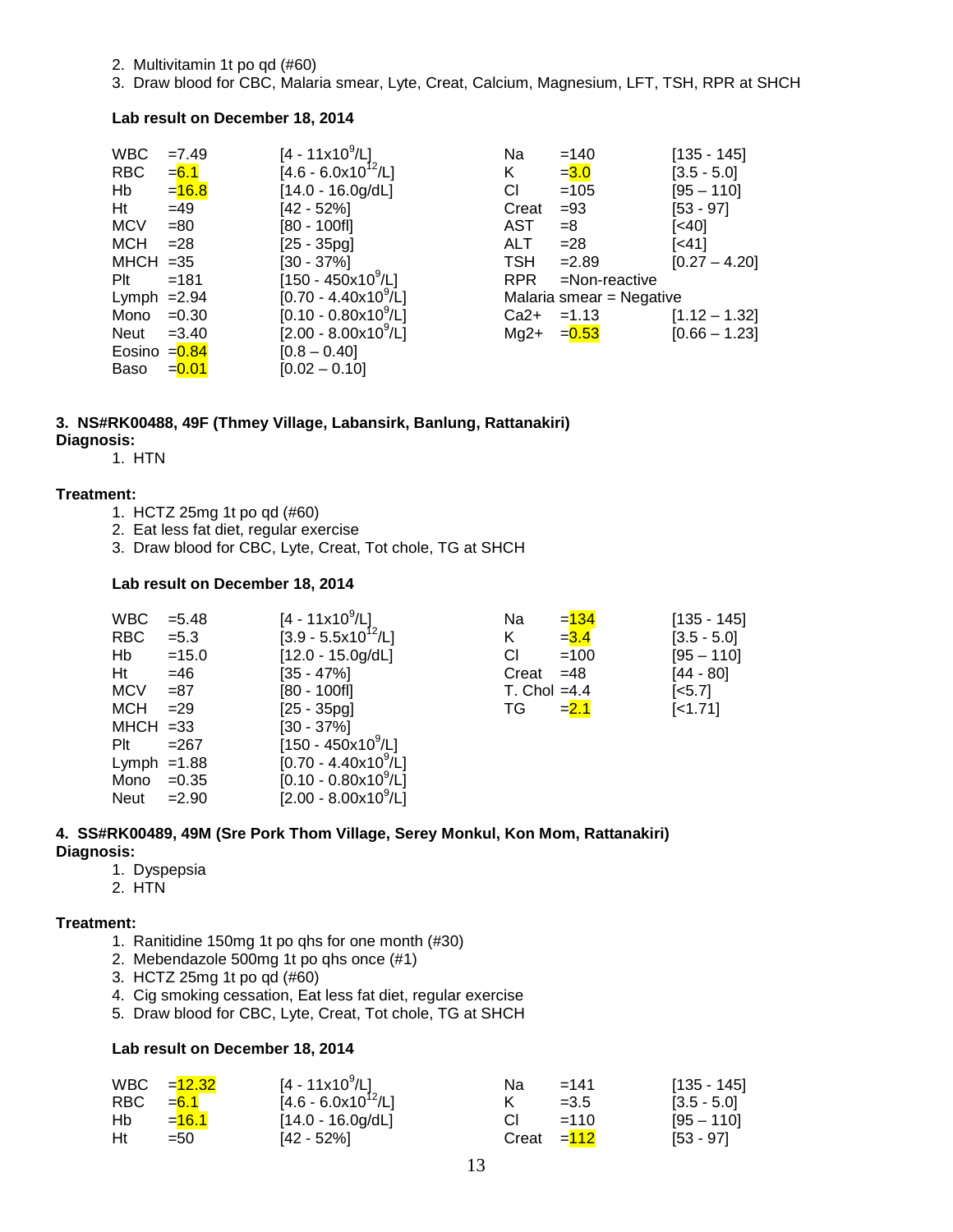| MCV            | $= 82$  | $[80 - 100f]$                        | T. Chol $=$ $5.7$ |          | $[-5.2]$ |
|----------------|---------|--------------------------------------|-------------------|----------|----------|
| MCH            | $=27$   | $[25 - 35pg]$                        | TG.               | $= 3.31$ | [<2.3]   |
| $MHCH = 32$    |         | $[30 - 37\%]$                        |                   |          |          |
| Plt            | $=222$  | $[150 - 450x10^9/L]$                 |                   |          |          |
| Lymph $=3.60$  |         | [0.70 - 4.40x10 <sup>9</sup> /L]     |                   |          |          |
| Mono $=0.58$   |         | $[0.10 - 1.00 \times 10^9/\text{L}]$ |                   |          |          |
| Neut = $7.77$  |         | $[2.00 - 8.00 \times 10^9/\text{L}]$ |                   |          |          |
| Eosino $=0.33$ |         | $[0.8 - 0.40]$                       |                   |          |          |
| Baso           | $=0.04$ | $[0.02 - 0.10]$                      |                   |          |          |
|                |         |                                      |                   |          |          |

#### **5. LK#RK00490, 15F (Phnom Svay Village, Labansirk, Banlung, Rattanakiri) Diagnosis:**

- 1. Nephrotic syndrome
- 2. Hypocalcemia

#### **Treatment:**

- 1. Prednisolone 5mg 8t po qd for two months then taper (#200)
- 2. Furosemide 40mg 1/2t po bid for 7 days (#7)
- 3. Cal/Vit D 500mg/200IU 1t po qd (#60)
- 4. Albendazole 400mg 1t po bid for 5 days (#10)
- 5. ASA 100mg 1t po qd (#60)

6. Draw blood for CBC, Lyte, BUN, Creat, Tot chole, Albumin, Protein, HBsAg, HCV Ab, LFT, TSH, Ca2+, Mg2+

#### at SHCH

#### **Lab result on December 18, 2014**

| $= 9.88$       | $[4 - 11 \times 10^{9} / L]$         | Na                      | $= 129$  | $[135 - 145]$                                                                                                               |
|----------------|--------------------------------------|-------------------------|----------|-----------------------------------------------------------------------------------------------------------------------------|
| =6.5           |                                      | K.                      | $= 2.5$  | $[3.5 - 5.0]$                                                                                                               |
| $=13.4$        | $[12.0 - 15.0g/dL]$                  | CI.                     | $= 92$   | $[95 - 110]$                                                                                                                |
| $=42$          | $[35 - 47\%]$                        | <b>BUN</b>              | $=4.5$   | $\left[ < 8.3 \right]$                                                                                                      |
| $= 65$         | $[80 - 100f]$                        |                         |          | $[44 - 80]$                                                                                                                 |
| $=$ 21         | $[25 - 35pg]$                        |                         |          | $[34 - 48]$                                                                                                                 |
| $MHCH = 32$    | $[30 - 37\%]$                        |                         |          | $\left[ <5.2 \right]$                                                                                                       |
| $= 705$        | $[150 - 450 \times 10^9$ /L]         |                         |          | $[66 - 87]$                                                                                                                 |
| Lymph $=2.72$  | $[0.70 - 4.40x10^9/L]$               | AST                     | $=27$    | $\left[ \text{<}30 \right]$                                                                                                 |
| Mono $=0.52$   | $[0.10 - 0.80 \times 10^9/\text{L}]$ | <b>ALT</b>              | $=8$     | $[<33]$                                                                                                                     |
| =6.31          | $[2.00 - 8.00 \times 10^9/\text{L}]$ | TSH                     | $= 3.51$ | $[0.27 - 4.2]$                                                                                                              |
| Eosino $=0.29$ | $[0.08 - 0.40 \times 10^{9}/L]$      |                         |          |                                                                                                                             |
| $=0.04$        | $[0.02 - 0.10 \times 10^9 / L]$      |                         |          |                                                                                                                             |
|                |                                      | $[3.9 - 5.5x10^{12}/L]$ |          | Creat $=$ 164<br>Albumin=13<br>T. Chol = <mark>31</mark><br>Protein $=40$<br>HCV-Ab= Non-reactive<br>$HBSAg = Non-reactive$ |

|                            | Na            | $= 129$                | $[135 - 145]$                   |
|----------------------------|---------------|------------------------|---------------------------------|
| /L]<br>0 <sup>12</sup> /L] | K             | $= 2.5$                | $[3.5 - 5.0]$                   |
| )g/dL]                     | СI            | $=\frac{92}{3}$        | $[95 - 110]$                    |
|                            | <b>BUN</b>    | $=4.5$                 | [<8.3]                          |
|                            | Creat $= 164$ |                        | $[44 - 80]$                     |
|                            | Albumin=13    |                        | [34 - 48]                       |
|                            | T. Chol $=31$ |                        | $[<5.2]$                        |
| :10 <sup>9</sup> /L]       | Protein = 40  |                        | $[66 - 87]$                     |
| )x10 <sup>9</sup> /L]      | AST           | $=27$                  | $\left[ < \frac{30}{2} \right]$ |
| )x10 <sup>9</sup> /L]      | $ALT = 8$     |                        | $[<33]$                         |
| )x10 <sup>9</sup> /L]      | $TSH = 3.51$  |                        | $[0.27 - 4.20]$                 |
| )x10 <sup>9</sup> /L]      |               | HCV-Ab= Non-reactive   |                                 |
| )x10 <sup>9</sup> /L]      |               | $HBSAg = Non-reactive$ |                                 |
|                            | Ca2+          | $= 0.96$               | $[1.12 - 1.32]$                 |
|                            | Mg2+          | $= 0.57$               | $[0.66 - 1.23]$                 |
|                            |               |                        |                                 |

#### **6. SS#RK00491, 48F (Rattanakiri)**

#### **Diagnosis:**

1. Rheumatoid arthritis

#### **Treatment:**

- 1. Chloroquine 150mg 1t po qd (#60)
- 2. Ibuprofen 200mg 2t po tid prn (#60)
- 3. Paracetamol 500mg 1-2t po qid prn (#30)

#### **Note:** This patient has been seen at SHCH and was appointed to be seen with Rattanakiri TM

#### **Patient who come for brief consult and refill medicine**

#### **1. NH#RK00010, 59F (Village III)**

#### **Diagnosis:**

- 1. HTN
- 2. DMII
- 3. VHD (AI/MR)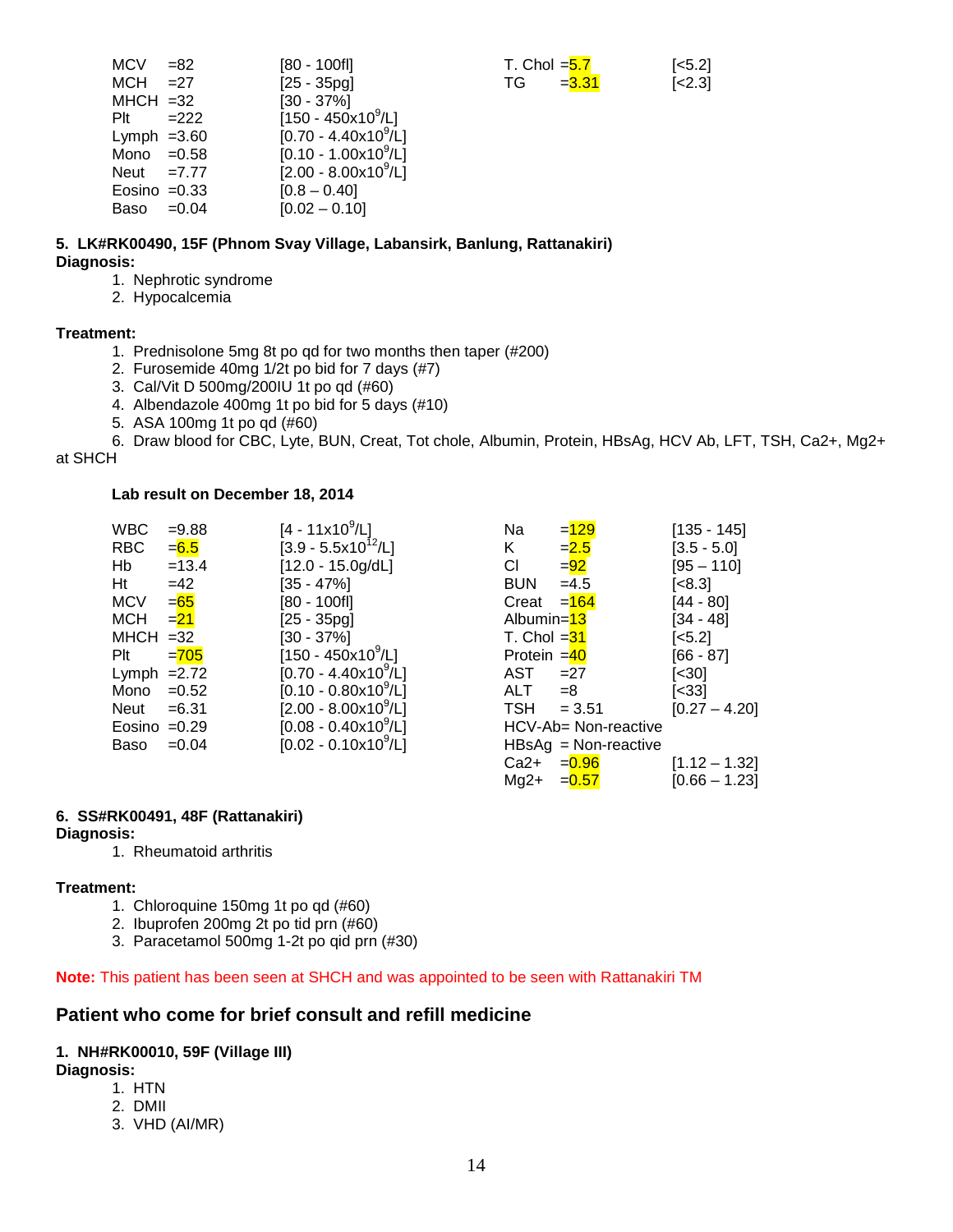#### **Treatment:**

- 1. Atenolol 50mg 2t po qd (#80)
- 2. Amlodipine 5mg 2t po qd (buy)
- 3. Captopril 25mg 1t po bid (buy)
- 4. Glibenclamide 5mg 1t po bid (#100)
- 5. Metformin 500mg 3t po qAM, 2t po qPM (buy)
- 6. ASA 100mg 1t po qd (#60)
- 7. Draw blood for Glucose and HbA1C at SHCH

#### **Lab result on December 18, 2014**

| Gluc          | $= 8.2$ | $[4.2 - 6.4]$ |
|---------------|---------|---------------|
| HbA1C $= 7.3$ |         | $[4.0 - 6.0]$ |

#### **2. KY#RK00069, 65F (Village III)**

**Diagnosis:** 

1. DMII with PNP

#### **Treatment:**

- 1. Glibenclamide 5mg 2t po bid (#100)
- 2. Metformin 500mg 3t po qAM, 2t po qPM (buy)
- 3. Pioglitasone 15mg 1t po qd (buy)
- 4. Captopril 25mg 1/2t po bid (buy)
- 5. ASA 100mg 1t po qd (#60)
- 6. Amitriptylin 25mg 1/4t po qhs (#15)
- 7. Draw blood for Creat, Glucose and HbA1C at SHCH

#### **Lab result on December 18, 2014**

| Creat                     | $= 76$ | $[44 - 80]$   |
|---------------------------|--------|---------------|
| Gluc $=$ $\frac{15.5}{5}$ |        | $[4.2 - 6.4]$ |
| $HbA1C = 12.2$            |        | $[4.0 - 6.0]$ |

#### **3. SP#RK00081, 58F (Village III, LBS) Diagnosis:**

- 1. HTN
- 2. DMII
- 3. Liver cirrhosis (Hepatitis C)

#### **Treatment:**

- 1. Metformin 500mg 1t po bid (#60)
- 2. Amlodipine 5mg 2t po qd (#80)
- 3. Spironolactone 25mg 1t po bid (#120)
- 4. Propranolol 40mg 1/4t po bid (#30)
- 5. Draw blood for Glucose and HbA1C at SHCH

#### **Lab result on December 18, 2014**

| Gluc          | $=19.1$ | $[4.2 - 6.4]$ |
|---------------|---------|---------------|
| $HbA1C = 9.9$ |         | $[4.0 - 6.0]$ |

#### **4. SV#RK00256, 49M (Village I)**

- **Diagnosis:** 
	- 1. DMII
	- 2. HTN

#### **Treatment:**

- 1. Glibenclamide 5mg 2t po bid (#150)
- 2. Metformin 500mg 3t qAM and 2t qPM (buy)
- 3. Pioglitazone 15mg 2t po qd (buy)
- 4. Captopril 25mg 1t po bid (buy)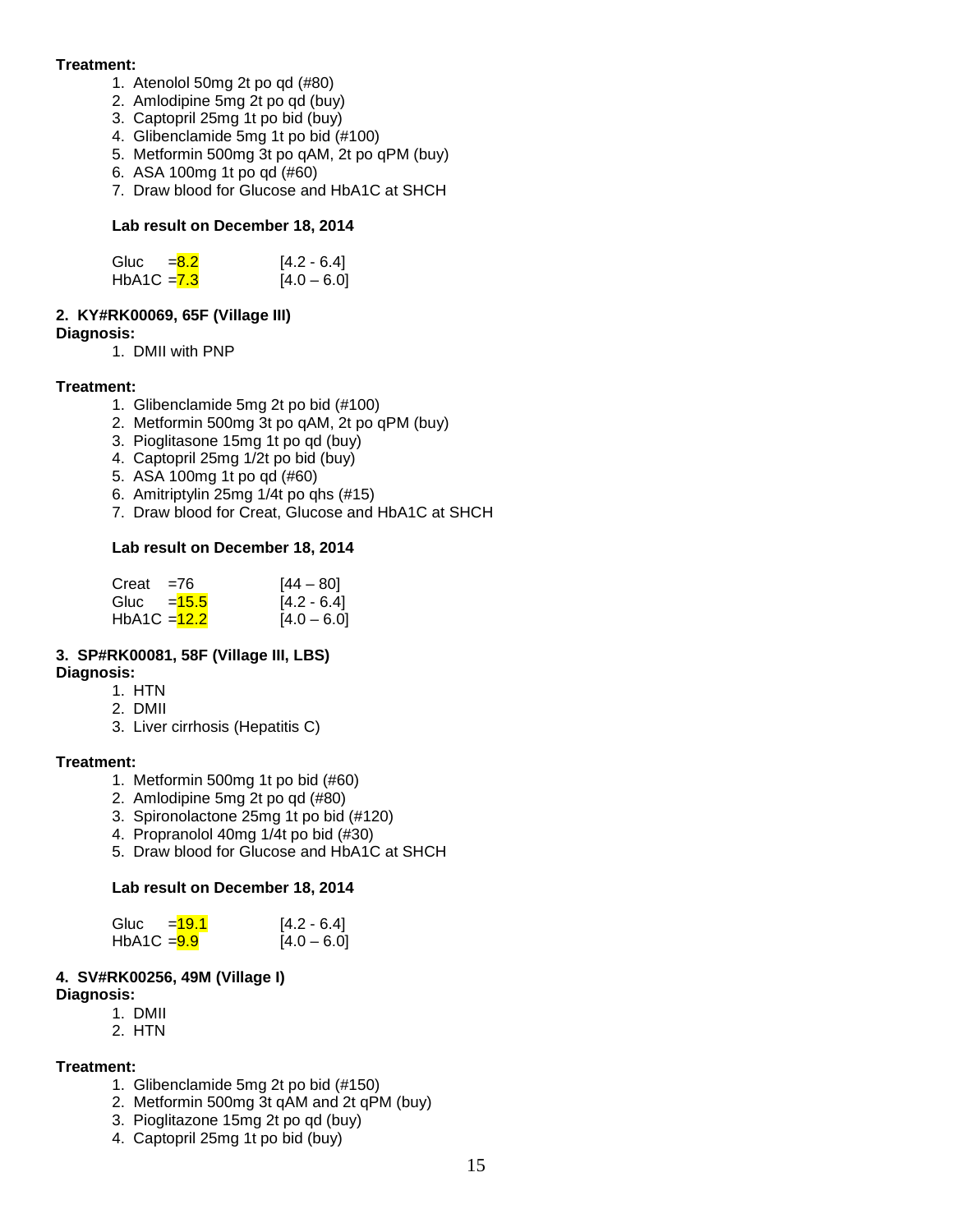5. Draw blood for Glucose and HbA1C at SHCH

#### **Lab result on December 18, 2014**

| Gluc           | $=11.7$ | $[4.2 - 6.4]$ |
|----------------|---------|---------------|
| $HbA1C = 13.5$ |         | $[4.0 - 6.0]$ |

#### **5. KC#RK00260, 50F (Village V)**

#### **Diagnosis:**

1. DMII

#### **Treatment:**

- 1. Metformin 500mg 1t po bid (#120)
- 2. Captopril 25mg 1/2t po bid (buy)

#### **6. VC#RK00268, 70M (Bey Srok Village) Diagnosis:**

- 1. DMII
- 2. HTN

#### **Treatment:**

- 1. Metformin 500mg 2t po bid (buy)
- 2. Glibenclamide 5mg 1t po bid (buy)
- 3. Captopril 25mg 1/2t po bid (buy)
- 4. Amitriptylin 25mg 1/2t po qhs (buy)
- 5. Draw blood for HbA1C at SHCH

#### **Lab result on December 18, 2014**

HbA1C =  $11.0$  [4.0 – 6.0]

#### **7. SS#RK00299, 50F (Thmey Village) Diagnosis:**

- 1. DMII
- 2. HTN

#### **Treatment:**

- 1. Glibenclamide 5mg 1t po bid (#120)
- 2. Metformin 500mg 3t qAM, 2t qPM (buy)
- 3. Pioglitazone 15mg 1t po qd (buy)
- 4. Enalapril 5mg 1/2t qd (#30)
- 5. Amlodipine 5mg 1t po qd (#60)
- 6. ASA 100mg 1t po qd (#60)

#### **8. SH#RK00311, 60F (Dey Lor Village)**

- **Diagnosis:**
	- 1. DMII
	- 2. Dilated Cardiomyopathy

#### **Treatment:**

- 1. Metformin 500mg 2t po bid (#100)
- 2. Glibenclamide 5mg 1t po bid (buy)
- 3. Amiodarone 200mg 1t po qd (buy)
- 4. Lorsartan Potassium 100mg 1/2t po qd (#40)
- 5. Furosemide 40mg 1t po qd (#60)
- 6. ASA 100mg 1t po qd (#60)

#### **9. CT#RK00318, 33F (Village I)**

- **Diagnosis:** 
	- 1. DMII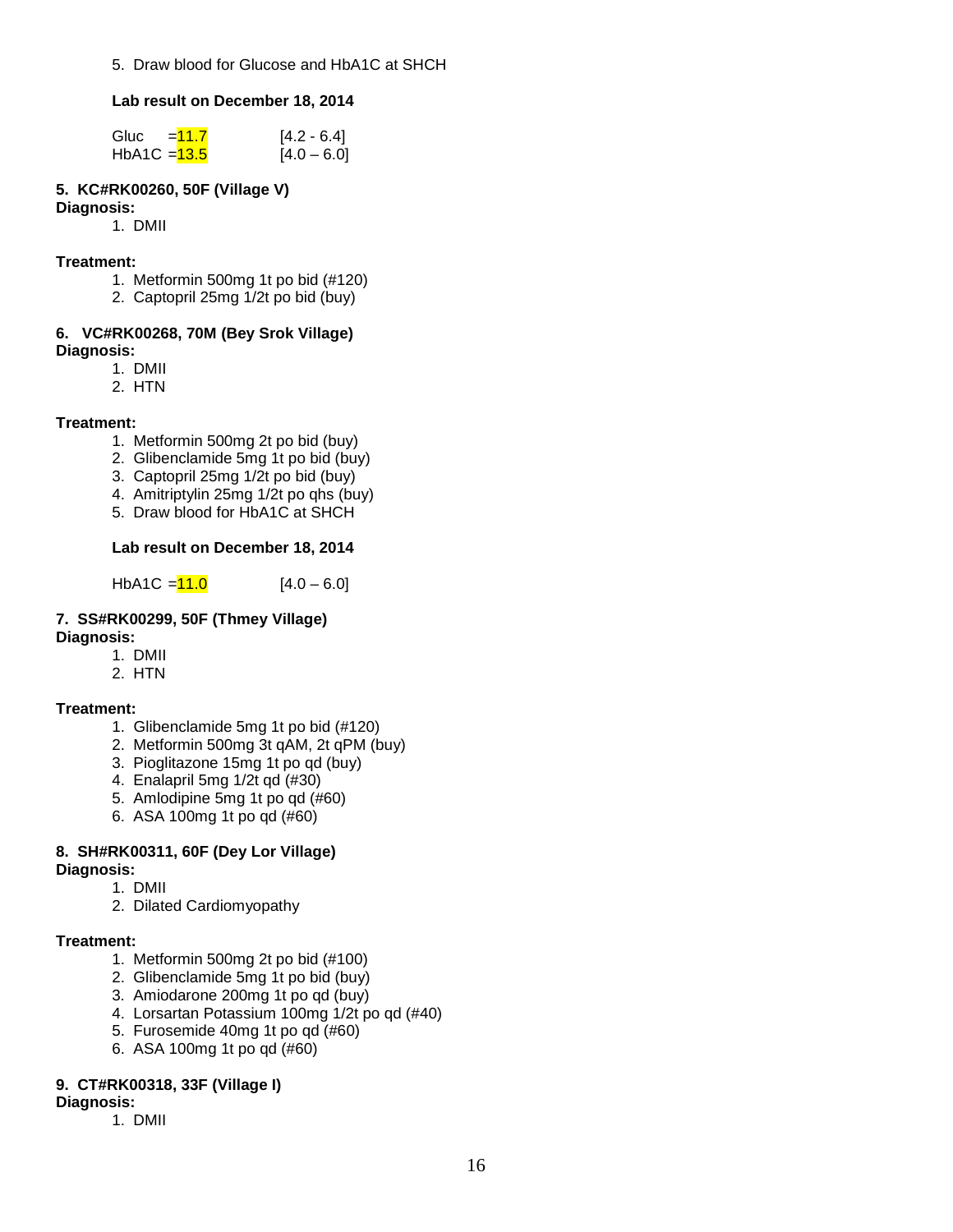#### **Treatment:**

- 1. Metformin 500mg 3t po qAM, 2t po qPM (buy)
- 2. Glibenclamide 5mg 2t po bid (#150)
- 3. Pioglitazone 15mg 1t po qd (buy)
- 4. Draw blood for Glucose and HbA1C at SHCH

#### **Lab result on December 18, 2014**

| Gluc                      | $= 11.5$ | $[4.2 - 6.4]$ |
|---------------------------|----------|---------------|
| HbA1C = <mark>13.9</mark> |          | $[4.0 - 6.0]$ |

#### **10. TS#RK00320, 53M (Village V)**

**Diagnosis:** 

- 1. DMII
- 2. HTN

#### **Treatment:**

- 1. Glibenclamide 5mg 2t po bid (buy)
- 2. Metformin 500mg 2t po bid (#100)
- 3. Captopril 25mg 1t po bid (buy)
- 4. Amlodipine 5mg 1t po qd (#30)
- 5. Draw blood for Creat, Glucose and HbA1C at SHCH

#### **Lab result on December 18, 2014**

| Creat          | $= 110$ | $[62 - 106]$  |
|----------------|---------|---------------|
| Gluc = $9.7$   |         | $[4.2 - 6.4]$ |
| HbA1C $=$ 10.9 |         | $[4.0 - 6.0]$ |

#### **11. HY#RK00341, 43M (Village VI, Labansirk commune) Diagnosis:**

- 1. DMII
- 2. HTN

#### **Treatment:**

- 1. Metformine 500mg 3t po qAM, 2t po qPM (#100)
- 2. Glibenclamide 5mg 2t po bid (buy)
- 3. Atenolol 50mg 1/2t po qd (#30)
- 4. Captopril 25mg 1/2t po bid (buy)
- 5. Amitriptylin 25mg 1/4t po qhs (#15)

#### **12. CS#RK00390, 52F (Village I, LBS)**

#### **Diagnosis:**

- 1. DMII
- 2. HTN
- 3. Obesity

#### **Treatment:**

- 1. Metformin 500mg 3t po qAM and 2t po qPM (buy)
- 2. Glibenclamide 5mg 1t po bid (#100)
- 3. Captopril 25mg 1t po bid (buy)
- 4. Amlodipine 10mg 1t po qd (buy)
- 5. Atenolol 50mg 1/2t po qd (#30)

#### **13. CA#RK00392, 48M (Village III, LBS)**

#### **Diagnosis:**

1. DMII with PNP

#### **Treatment:**

- 1. Metformin 500mg 2t po bid (#100)
- 2. Glibenclamide 5mg 1t po bid (buy)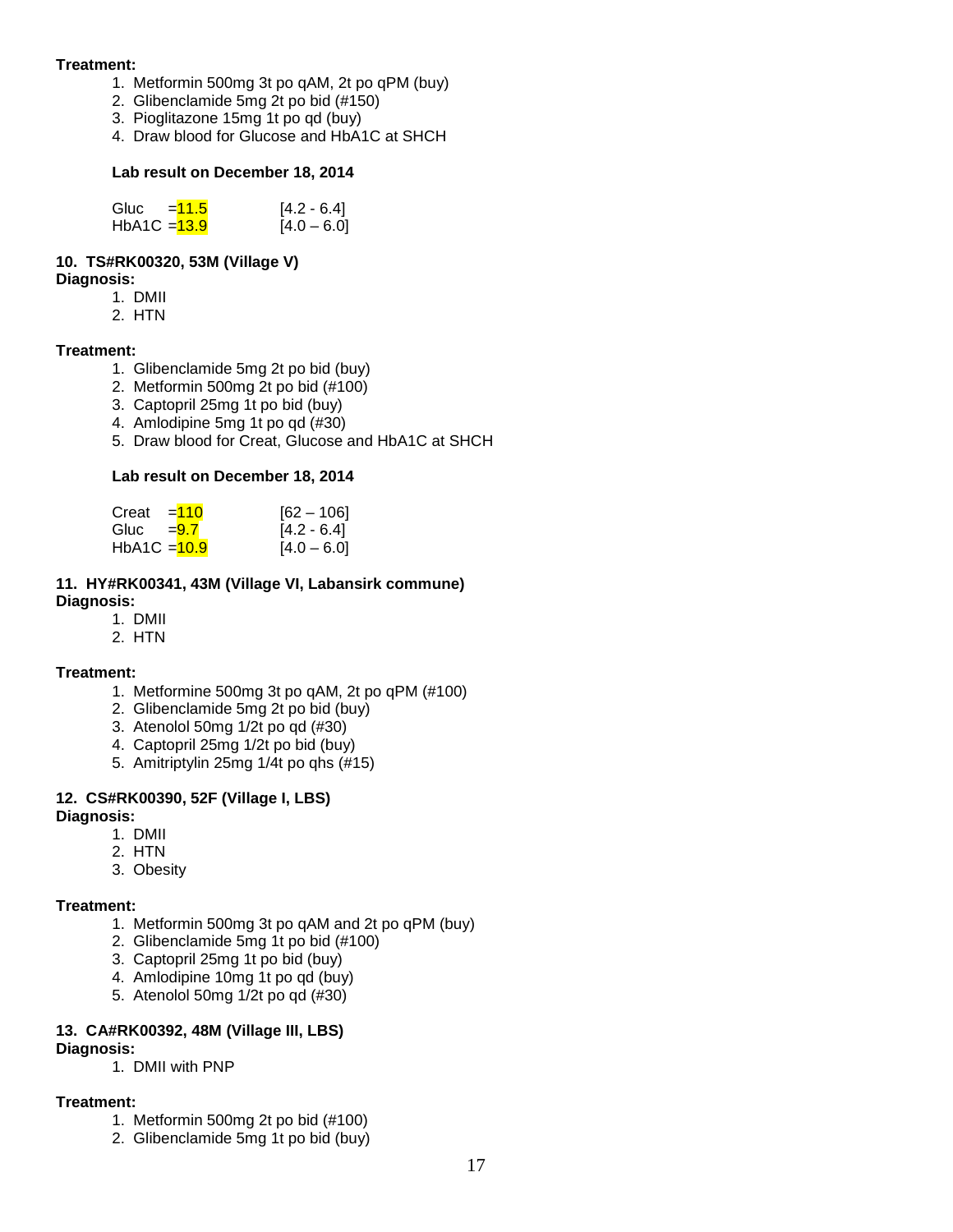3. Captopril 25mg 1/2t po bid (buy)

### **14. SS#RK00395, 51F (Village I, Bor Keo)**

- **Diagnosis:**
	- 1. DMII
	- 2. HTN

#### **Treatment:**

- 1. Metformin 500mg 1t po qhs (#60)
- 2. Glibenclamide 5mg 1t po qd (buy)
- 3. Captopril 25mg 1t po bid (#buy)
- 4. Atenolol 50mg 1/2t po qd (#30)
- 5. Draw blood for Glucose and HbA1C at SHCH

#### **Lab result on December 18, 2014**

| Gluc          | $= 7.1$ | $[4.2 - 6.4]$ |
|---------------|---------|---------------|
| $HbA1C = 9.9$ |         | $[4.0 - 6.0]$ |

#### **15. CM#RK00399, 52F (Village IV, Kachagn, Banlung) Diagnosis:**

- 1. DMII
- 2. HTN

#### **Treatment:**

- 1. Metformin 500mg 2t po bid (#100)
- 2. Glibenclamide 5mg 1t po qd (buy)
- 3. Captopril 25mg 1t po bid (buy)
- 4. Atenolol 50mg 1t po qd (#60)
- 5. Amlodipine 5mg 1t po qd (buy)
- 6. ASA 100mg 1t po qd (#60)

#### **16. RR#RK00413, 51F (Peark, Yalung, Oyadav) Diagnosis:**

- 1. DMII
- 2. HTN

#### **Treatment:**

- 1. Metformin 500mg 1t po bid (buy)
- 2. Glibenclamide 5mg 1t po qd (#60)
- 3. Captopril 25mg 1t po bid (buy)
- 4. Draw blood for Glucose and HbA1C at SHCH

#### **Lab result on December 18, 2014**

| Gluc           | $= 20.2$ | $[4.2 - 6.4]$ |
|----------------|----------|---------------|
| HbA1C $=$ 11.0 |          | $[4.0 - 6.0]$ |

#### **17. MH#RK00415, 56M (Akphivath Village, Labansirk, Banlung) Diagnosis:**

1. DMII

2. HTN

#### **Treatment:**

- 1. Metformin 500mg 1t po bid (buy)
- 2. Glibenclamide 5mg 1t po bid (#100)
- 3. Captopril 25mg 1t po bid (buy)
- 4. Amlodipine 5mg 1t po qd (buy)
- 5. ASA 100mg 1t po qd (#60)

#### **18. YC#RK00416, 43M (Chey Chumnas Village, Labansirk, Banlung)**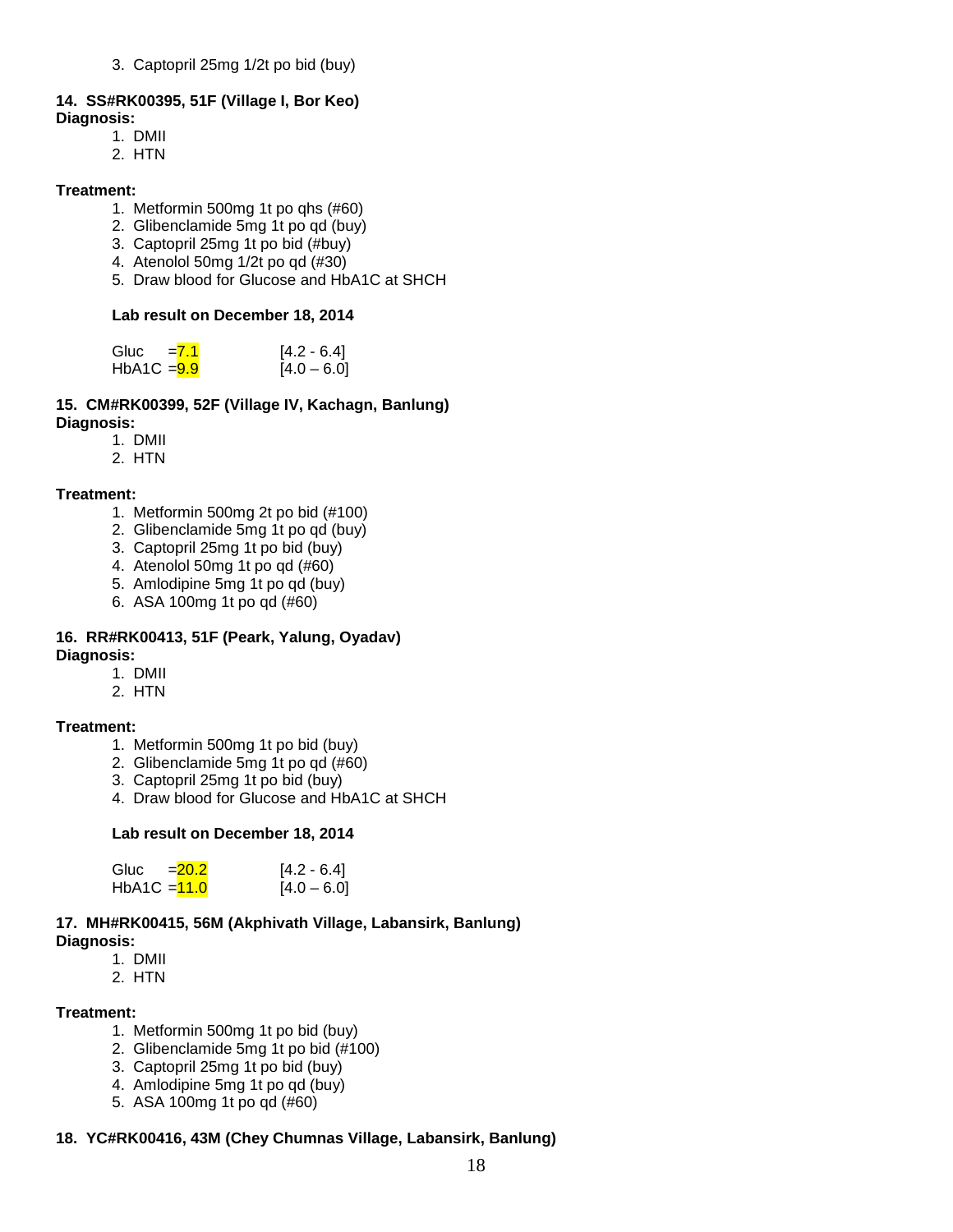#### **Diagnosis:**

1. HTN

#### **Treatment:**

- 1. Captopril 25mg 1t po bid (buy)
- 2. Amlodipine 5mg 1t po qd (buy)

#### **19. SC#RK00422, 45M (Village I, Lamenh, Borkeo) Diagnosis:**

#### 1. DMII

2. HTN

#### **Treatment:**

- 1. Glibenclamide 5mg 1t po qd (#60)
- 2. Captopril 25mg 1t po bid (buy)
- 3. ASA 100mg 1t po qd (#60)

#### **20. CT#RK00436, 48F (Village I, Lamenh, Borkeo) Diagnosis:**

1. HTN

#### **Treatment:**

- 1. Captopril 25mg 1t po bid (buy)
- 2. HCTZ 25mg 2t po qd (#120)

#### **21. NS#RK00450, 32M (7 Makara Village, Labansirk, Banlung, Rattanakiri)**

#### **Diagnosis:**

1. DMII

#### **Treatment:**

- 1. Metformin 500mg 1t po bid (#100)
- 2. Glibenclamide 5mg 1t po bid (buy)
- 3. Draw blood for Glucose and HbA1C at SHCH

#### **Lab result on December 18, 2014**

| Gluc          | = <mark>13.1</mark> | $[4.2 - 6.4]$ |
|---------------|---------------------|---------------|
| $HbA1C = 7.0$ |                     | $[4.0 - 6.0]$ |

#### **22. PS#RK00454, 38M (Okantel Village, Beung Kanseng Commune, Banlung district, Rattanakiri province) Diagnosis:**

- 1. DMII
- 2. HTN

#### **Treatment:**

- 1. Metformin 500mg 2t po bid (#80)
- 2. Glibenclamide 5mg 1t po bid (buy)
- 3. Captopril 25mg 1t po bid (buy)
- 4. ASA 100mg 1t po qd (#60)
- 5. Amitriptylin 25mg 1/4t po qd (buy)

#### **23. LS#RK00459, 51F (Oromeat Village, Labansirk, Banlung, Rattanakiri)**

#### **Diagnosis:**

1. HTN

#### **Treatment:**

1. HCTZ 25mg 1t po qd (#60)

#### **24. BS#RK00460, 69F (Akphivath Village, Labansirk, Banlung, Rattanakiri)**

#### **Diagnosis:**

1. DMII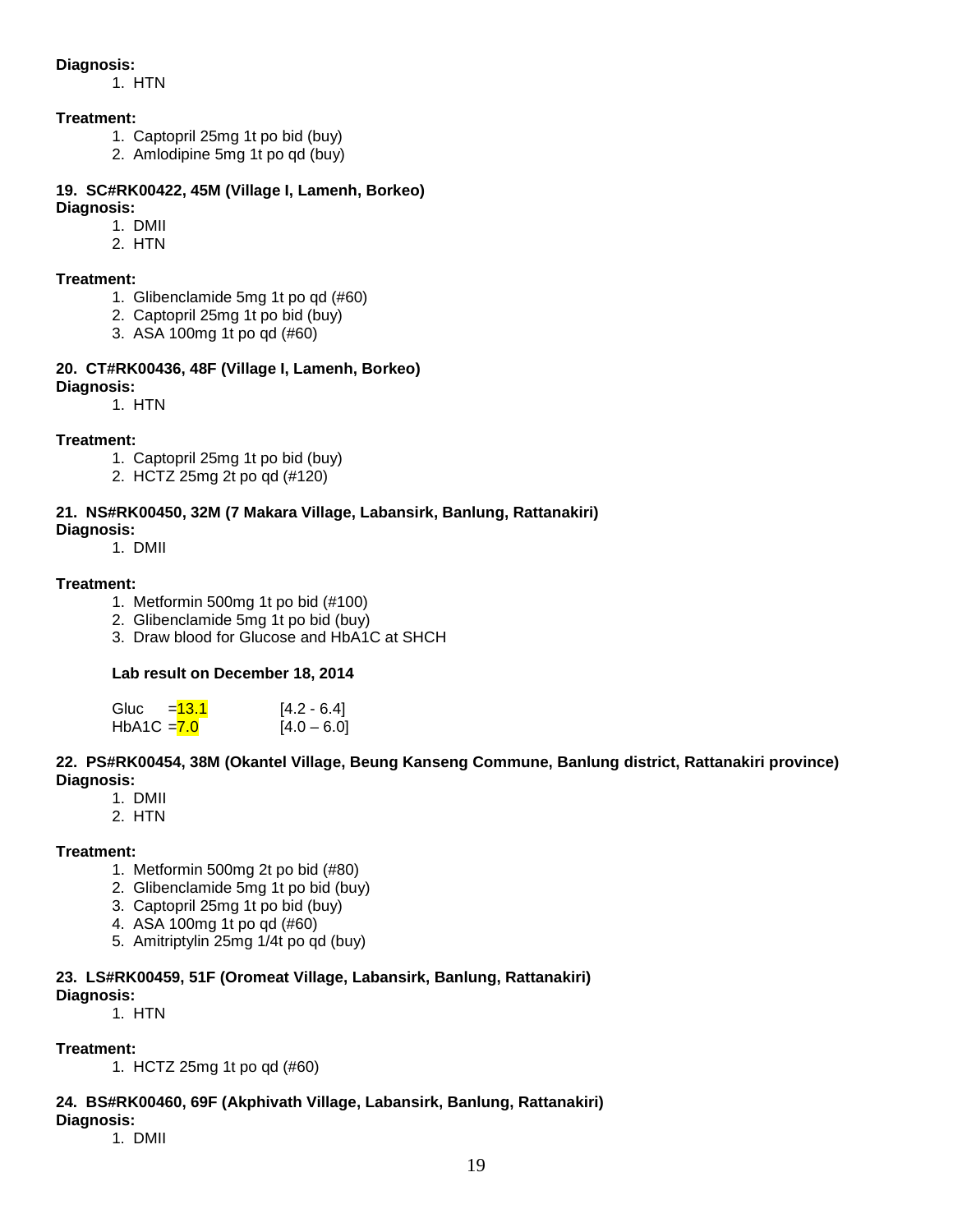#### 2. HTN

#### **Treatment:**

- 1. Diamicron 30mg 1t po bid (buy)
- 2. Metformin 500mg 2t qAM, and 3t qPM po (#60)
- 3. Captopril 25mg 1/2t po bid (buy)
- 4. Amlodipine 5mg 1t po qd (buy)
- 5. ASA 100mg 1t po qd (#60)
- 6. Review on diabetic diet, foot care and regular exercise

#### **25. HP#RK00464, 42F (Village I, Lamenh, Borkeo, Rattanakiri) Diagnosis:**

1. DMII

#### **Treatment:**

- 1. Metformin 500mg 1t po bid (#60)
- 2. Captopril 25mg 1/4t po bid (buy)
- 3. Review on diabetic diet, foot care and regular exercise

#### **26. ES#RK00465, 51M (Thmey Village, Labansirk, Banlung, Rattanakiri) Diagnosis:**

#### 1. DMII

#### **Treatment:**

- 1. Metformin 500mg 1t po bid (#60)
- 2. Glibenclamide 5mg 1t po qd (#50)
- 3. Captopril 25mg 1/2t po bid (buy)
- 4. Amlodipine 5mg 1t po qd (buy)
- 5. Draw blood for Glucose and HbA1C at SHCH

#### **Lab result on December 18, 2014**

| Gluc          | $= 5.5$ | $[4.2 - 6.4]$ |
|---------------|---------|---------------|
| $HbA1C = 6.6$ |         | $[4.0 - 6.0]$ |

#### **27. ST#RK00466, 52F (Village I, Trapang Chres, Kon Mom, Rattanakiri) Diagnosis:**

1. DMII

#### **Treatment:**

- 1. Metformin 500mg 1t po bid (#60)
- 2. Captopril 25mg 1/4t po bid (buy)
- 3. ASA 100mg 1t po qd (#60)
- 4. Draw blood for Glucose and HbA1C at SHCH

#### **Lab result on December 18, 2014**

| Gluc          | $= 5.6$ | $[4.2 - 6.4]$ |
|---------------|---------|---------------|
| $HbA1C = 6.8$ |         | $[4.0 - 6.0]$ |

#### **28. NS#RK00468, 55F (Village I, Trapang Chres, Kon Mom, Rattanakiri) Diagnosis:**

1. DMII

#### **Treatment:**

- 1. Metformin 500mg 1t po bid (#60)
- 2. Glibenclamide 5mg 1t po bid (#100)

#### **29. SK#RK00474, 46M (Akphivath, Labansirk, Banlung, Rattanakiri)**

#### **Diagnosis:**

1. DMII